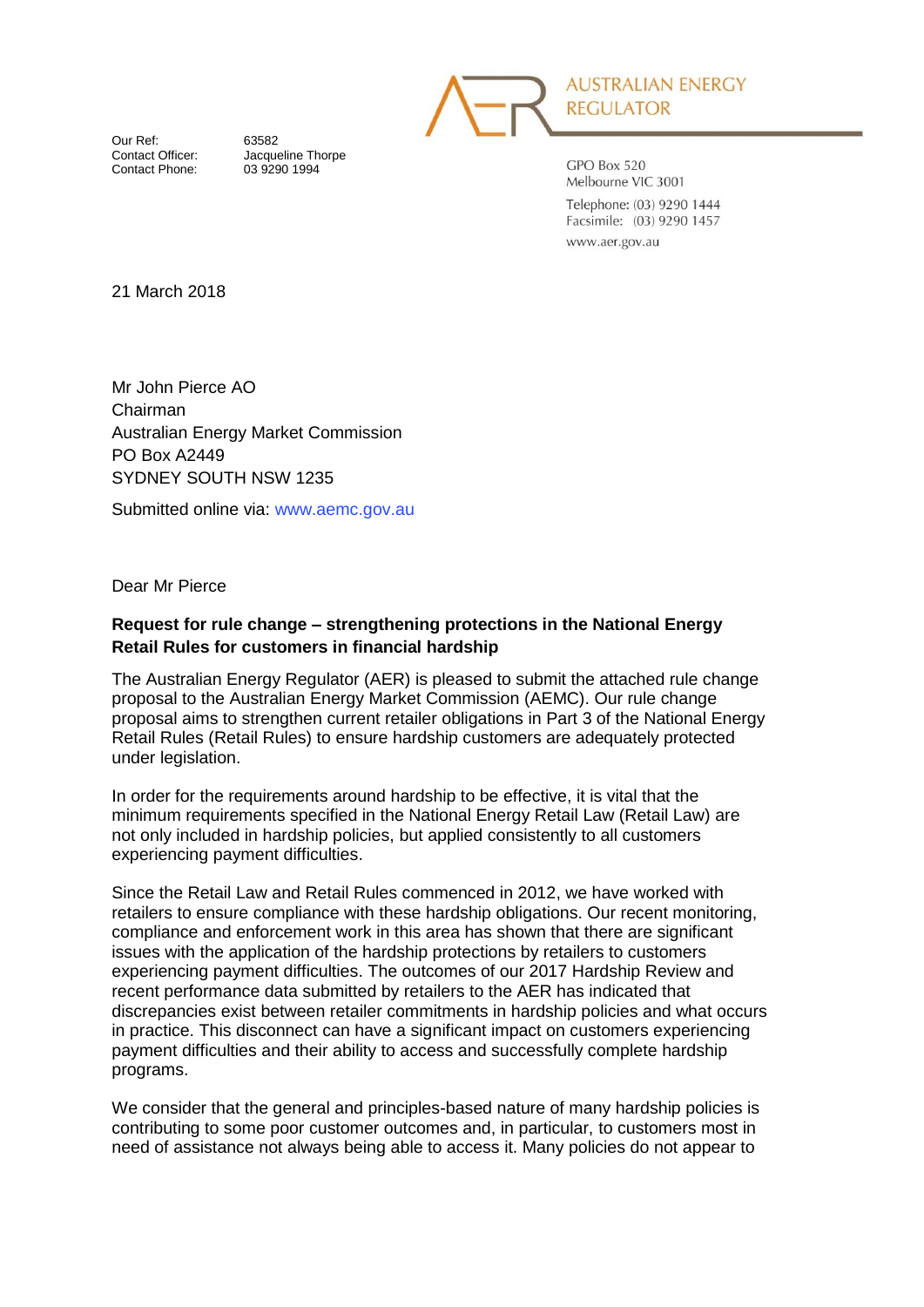sufficiently align with the minimum requirements and do not provide adequate guidance to customers to assist in their understanding of their rights and entitlements.

Our rule change proposal aims to address the issues above by proposing amendments to the hardship provisions, specifically broadening Rule 75 of the Retail Rules to allow for the development of a Customer Hardship Policy Guideline. We consider that a Guideline will provide a single point of reference to industry regarding how the minimum requirements should be applied, and enable clearer oversight of retailer compliance with the hardship obligations.

In developing this rule change proposal, we have been mindful of the broader societal focus on energy affordability, in particular the impact of recent increases in energy prices on customers' abilities to pay their bills. It is well-recognised that in the current climate the number of customers requiring hardship assistance is increasing and it is critical that all customers requiring information and assistance receive it in a timely and effective way.

If you would like to discuss any aspects of our proposal, please contact Jacqueline Thorpe on (03) 9290 1994.

Yours sincerely

 $\mathcal{L}_{\leq}$ 

Paula W. Conboy **Chair**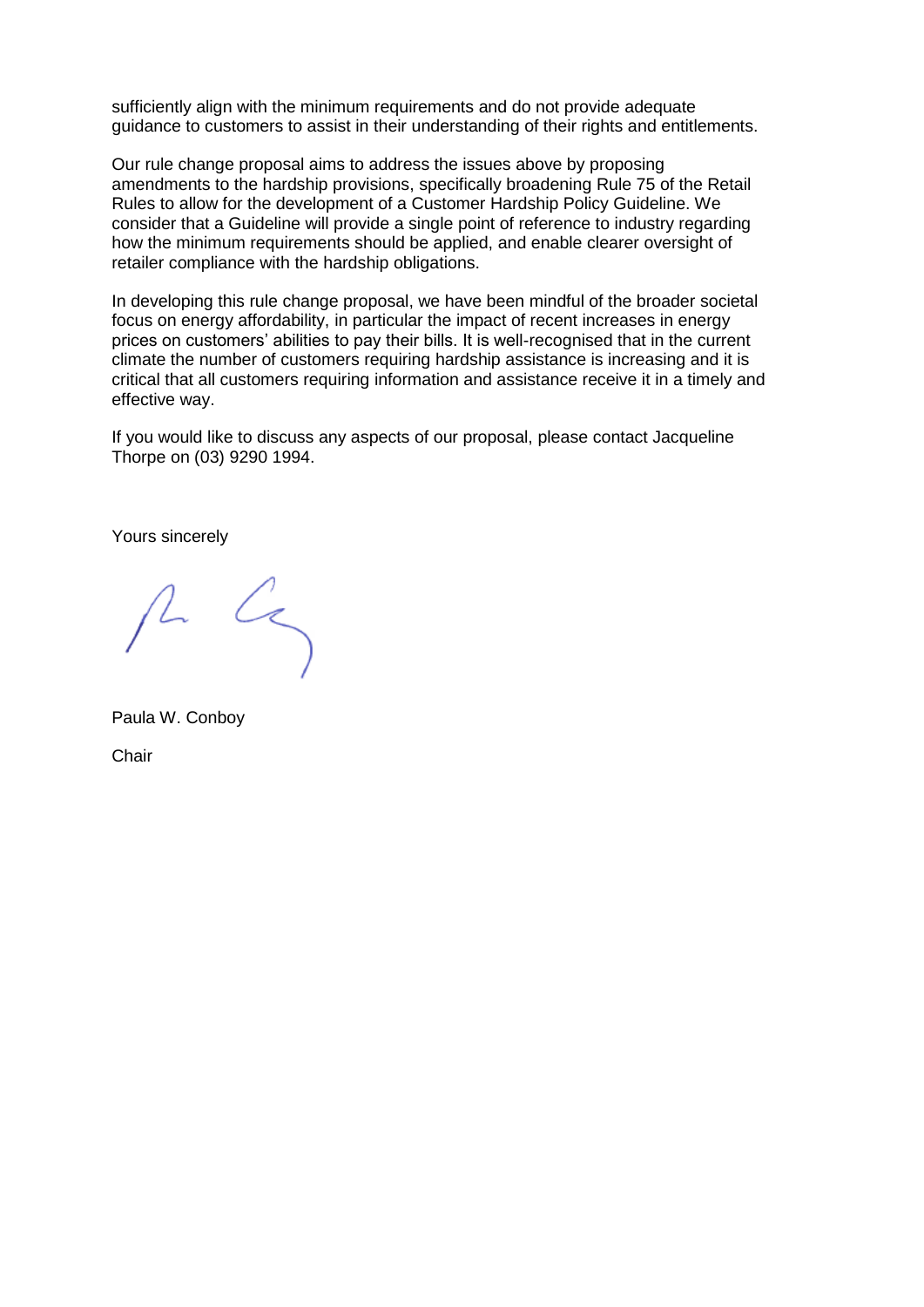# Strengthening protections in the National Energy Retail Rules for customers in financial hardship

# **Table of Contents**

| 1 <sub>1</sub> |     |  |  |  |  |
|----------------|-----|--|--|--|--|
|                |     |  |  |  |  |
|                |     |  |  |  |  |
| 2.             |     |  |  |  |  |
|                |     |  |  |  |  |
| 3.             |     |  |  |  |  |
|                | 3.1 |  |  |  |  |
|                |     |  |  |  |  |
| 4.             |     |  |  |  |  |
|                |     |  |  |  |  |
|                |     |  |  |  |  |
| 5.             |     |  |  |  |  |
| 6.             |     |  |  |  |  |
|                | 6.1 |  |  |  |  |
|                |     |  |  |  |  |
|                |     |  |  |  |  |
| 7.             |     |  |  |  |  |
| 8.             |     |  |  |  |  |
|                |     |  |  |  |  |
|                |     |  |  |  |  |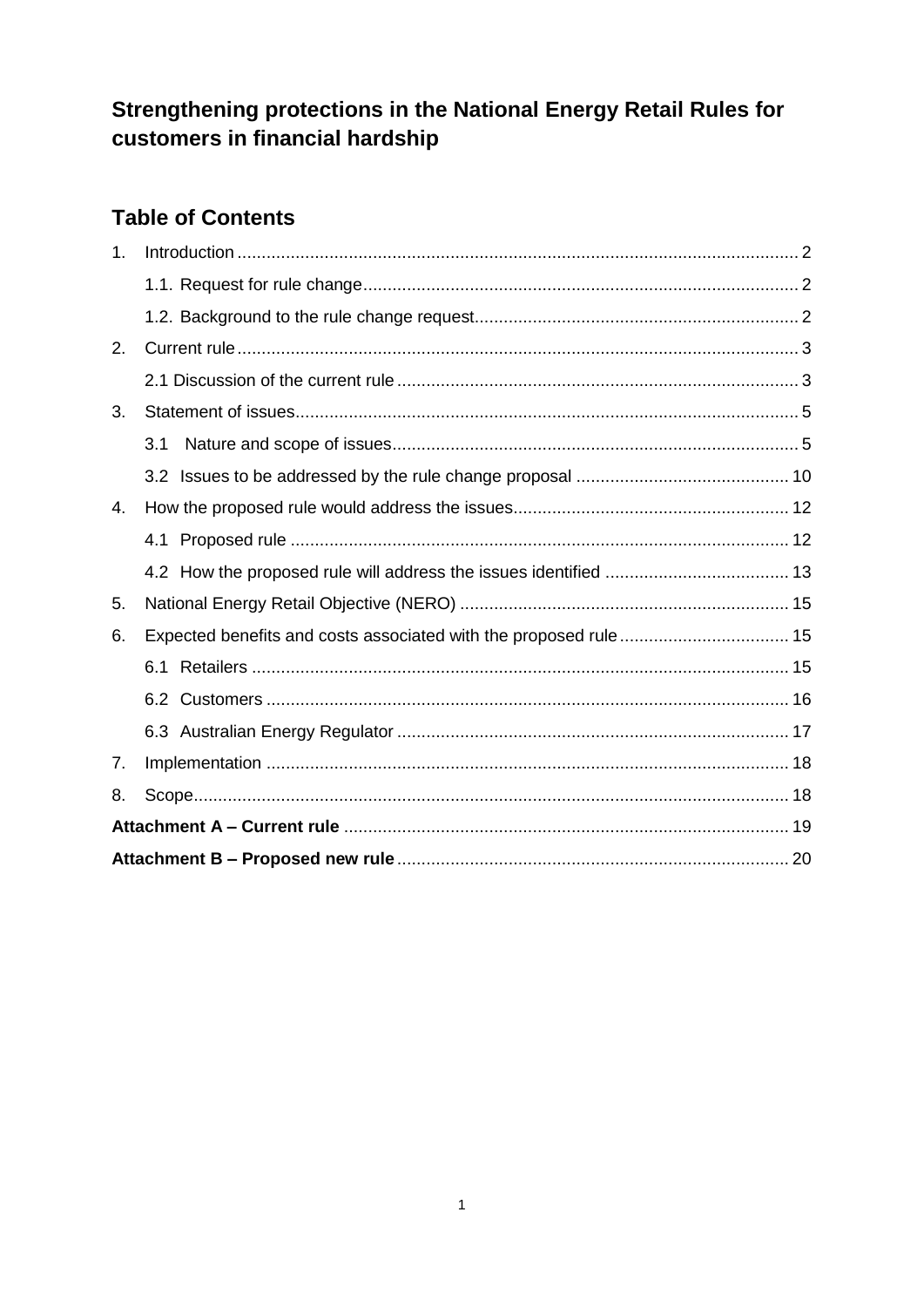## **Name and address of rule change proponent**

Australian Energy Regulator GPO Box 520 Melbourne VIC 3001

AER reference: 63582 AER contacts: Jacqueline Thorpe, 03 9290 1994

# <span id="page-3-0"></span>1. Introduction

## <span id="page-3-1"></span>**1.1. Request for rule change**

In accordance with Part 10, Division 4 of the *National Energy Retail Law* (**Retail Law**)*,* the Australian Energy Regulator (AER) requests the Australian Energy Market Commission (AEMC) make changes to Part 3 of the National Energy Retail Rules (**Retail Rules**).

The Retail Law sets out the minimum requirements retailers must include in hardship policies to assist customers in financial difficulties. These requirements include proactive identification for early entry to hardship programs, flexibility in payment methods and other measures such as identification of appropriate government concessions. However, our compliance and enforcement work has identified problems with how the minimum requirements are practically applied.

We are proposing amendments to broaden Rule 75 of the Retail Rules to allow for the development of a Customer Hardship Policy Guideline (**Hardship Guideline**). The Hardship Guideline will provide a single point of reference to industry on how the hardship obligations are applied and enable clearer oversight on retailers' compliance with the minimum requirements in the Retail Law.

The Hardship Guideline will provide additional guidance to industry on hardship approval processes and the application of the minimum requirement under the Retail Law. These may take the form of standard statements and would commit retailers to specific actions that mirror the minimum requirements for hardship policies. Consistent, action-based hardship policies would have a number of benefits including: removing ambiguity over how the minimum requirements are to be applied, provide customers with a clear understanding of their entitlements and assist our role in monitoring and enforcing compliance with these obligations.

As required by section 249 of the Retail Law, we have included a description of the proposed changes to the Retail Rules, a substantive assessment of the nature and scope of the existing issues with the current rules and how the rule change request addresses each of the issues identified. We also include an explanation of how the proposed rule change contributes to the National Energy Retail Objective (**NERO**).

## <span id="page-3-2"></span>**1.2. Background to the rule change request**

Our recent compliance and enforcement work, industry reporting and compliance trends with respect to customer hardship has formed the basis for our rule change request. In order for the requirements around hardship to be effective, it is vital that the minimum requirements specified in the Retail Law are not only included in retailer hardship policies but applied in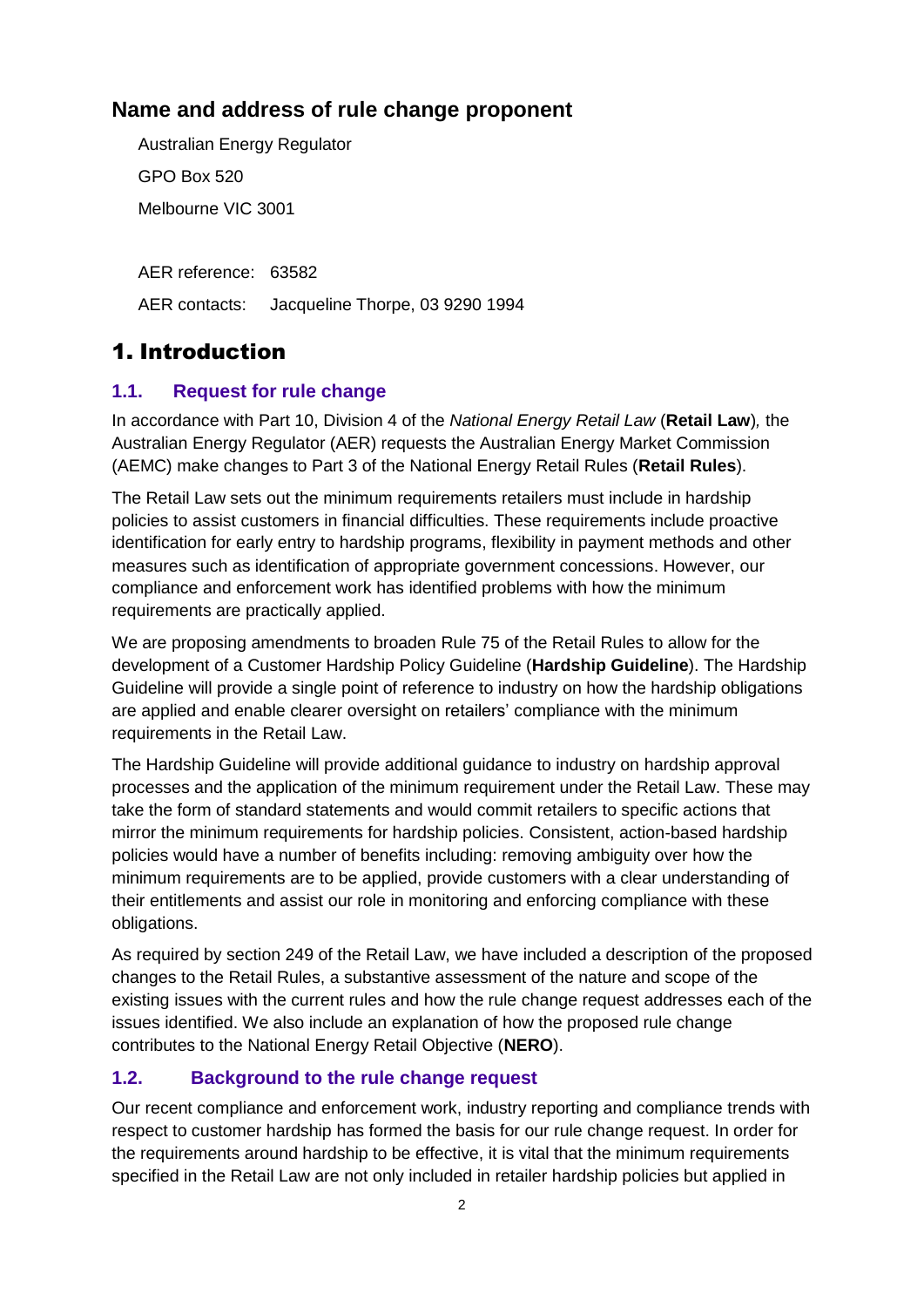practice. The commitments made to customers in the policies should be reflected in the dayto-day operation of the business, and the minimum requirements mirrored in the assistance provided to customers. We are concerned this is not always the case and leads to poor customer outcomes.

The *AER's Annual Report on Compliance and Performance of the Retail Energy Market 2016-17*<sup>1</sup> showed high numbers of customers not completing hardship programs or entering these programs with high levels of debt. These figures raise questions regarding retailers' capacity for early identification of hardship customers and the quality of assistance provided by retailers to these customers.

Our 2015<sup>2</sup> and 2017 Hardship Reviews showed a wide variation in the quality of customer hardship policies. Many hardship policies lacked specific action statements to give effect to the minimum requirements under section 44 of the Retail Law and were difficult to navigate, were inconsistent and generally not clear. This may lead to inconsistencies in how policies are applied in practice. We also observed discrepancies between a retailer's hardship policy as stated on its website or on customer publications and the application of the policy at an operational level.

Our recent enforcement action against Origin Energy (Origin) for allegedly failing to maintain and implement its hardship policy under section 43(2)(c) of the Retail Law provides an example of the discrepancy that can exist between a retailer's hardship policy and its application.

The issues outlined above have led the AER to develop this rule change proposal. We consider that further guidance to industry is required through the development of a Hardship Guideline, including the development of standard statements to be included in retailer hardship policies. These initiatives will strengthen the existing protections for customers experiencing payment difficulties.

## <span id="page-4-0"></span>2. Current rule

 $\overline{a}$ 

#### <span id="page-4-1"></span>**2.1 Discussion of the current rule**

Part 3 of the Retail Rules and Division 6 of the Retail Law sets out the obligations on retailers to identify and assist customers having difficulties managing the costs of their energy service. Section 43 requires retailers to develop, maintain and implement a hardship policy for their residential customers. Section 44 sets out the minimum requirements that customer hardship policies must contain.

<sup>1</sup> Full report[: https://www.aer.gov.au/retail-markets/performance-reporting/annual-report-on-compliance-performance-of-the](https://www.aer.gov.au/retail-markets/performance-reporting/annual-report-on-compliance-performance-of-the-retail-energy-market-2016-17)[retail-energy-market-2016-17](https://www.aer.gov.au/retail-markets/performance-reporting/annual-report-on-compliance-performance-of-the-retail-energy-market-2016-17)

<sup>&</sup>lt;sup>2</sup> The *AER review of energy retailers' customer hardship policies and practices 2015 can be accessed here:* [https://www.aer.gov.au/system/files/AER%20Review%20of%20energy%20retailers%27%20customer%20hardship%20poli](https://www.aer.gov.au/system/files/AER%20Review%20of%20energy%20retailers%27%20customer%20hardship%20policies%20and%20practices%202015_0.pdf) [cies%20and%20practices%202015\\_0.pdf](https://www.aer.gov.au/system/files/AER%20Review%20of%20energy%20retailers%27%20customer%20hardship%20policies%20and%20practices%202015_0.pdf)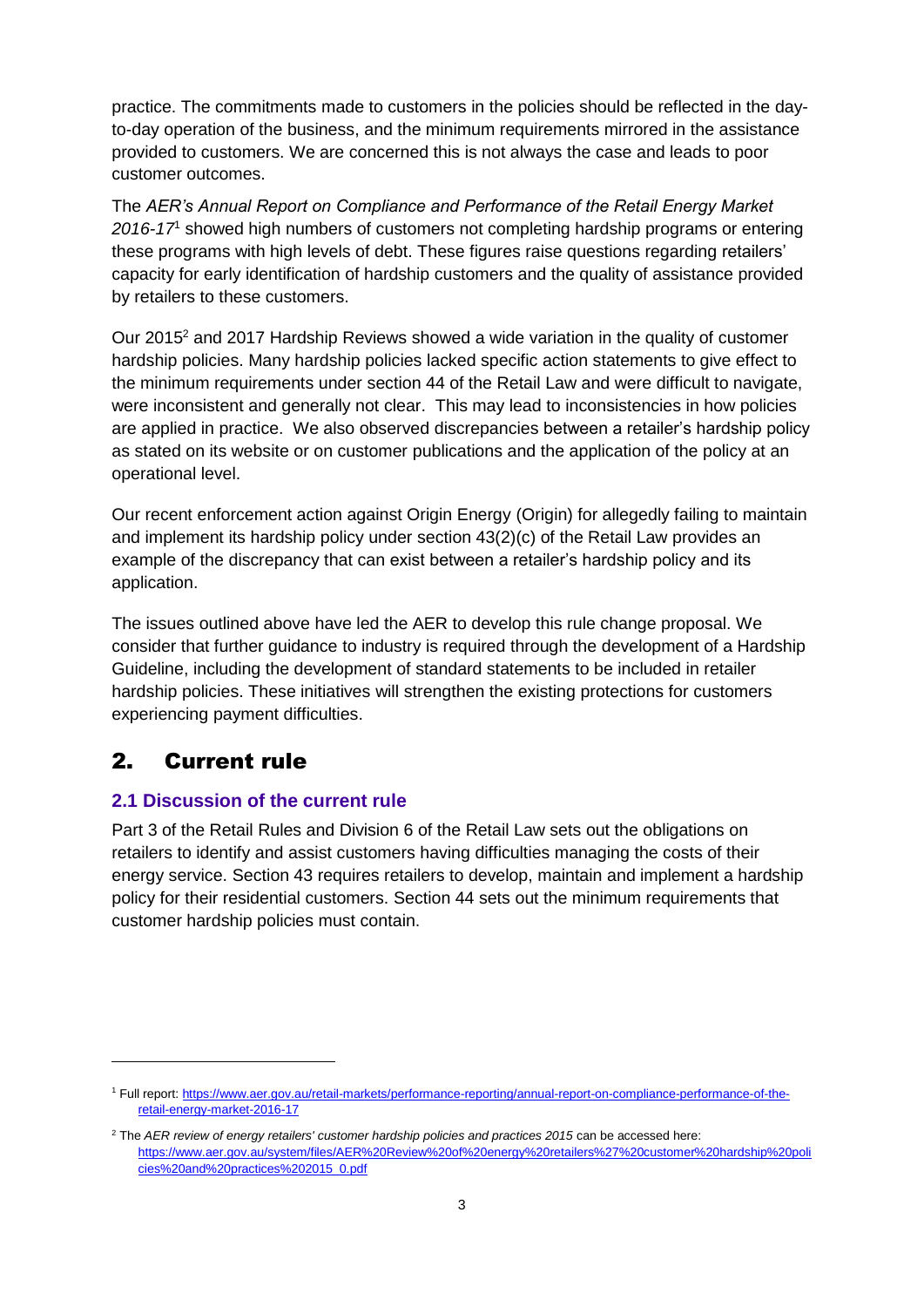These are:

- processes to identify residential customers experiencing payment difficulties due to hardship, including identification by the retailer and self-identification by a residential customer; and
- processes for the early response by the retailer in the case of residential customers identified as experiencing payment difficulties due to hardship; and
- flexible payment options (including a payment plan and Centrepay) for the payment of energy bills by hardship customers; and
- processes to identify appropriate government concession programs and appropriate financial counselling services and to notify hardship customers of those programs and services; and
- an outline of a range of programs that the retailer may use to assist hardship customers; and
- processes to review the appropriateness of a hardship customer's market retail contract in accordance with the purpose of the customer hardship policy; and
- processes or programs to assist customers with strategies to improve their energy efficiency, where such processes or programs are required by a local instrument; and
- any variations specified or of a kind specified by the AER; and
- any other matter required by the Rules.

Section 75(1) of the Retail Rules (see **Attachment A** for an extract of the current rule) requires the AER to determine hardship program indicators against which the performance of retailers and the implementation of their hardship policies are measured.

The hardship program indicators must cover:

- entry into hardship programs;
- participation in hardship programs;
- assistance available to and assistance provided to customers under customer hardship policies.

The hardship program indicators are contained within the *AER's Performance Reporting Procedures and Guidelines* and form part of a broader package of indicators designed to test retailer performance in a number of key areas. We are currently consulting on these indicators and our rule change proposal is consistent with this process.

The current hardship indicators measure retailer performance against certain specific criteria related to hardship customers, such as the number of customers on its hardship program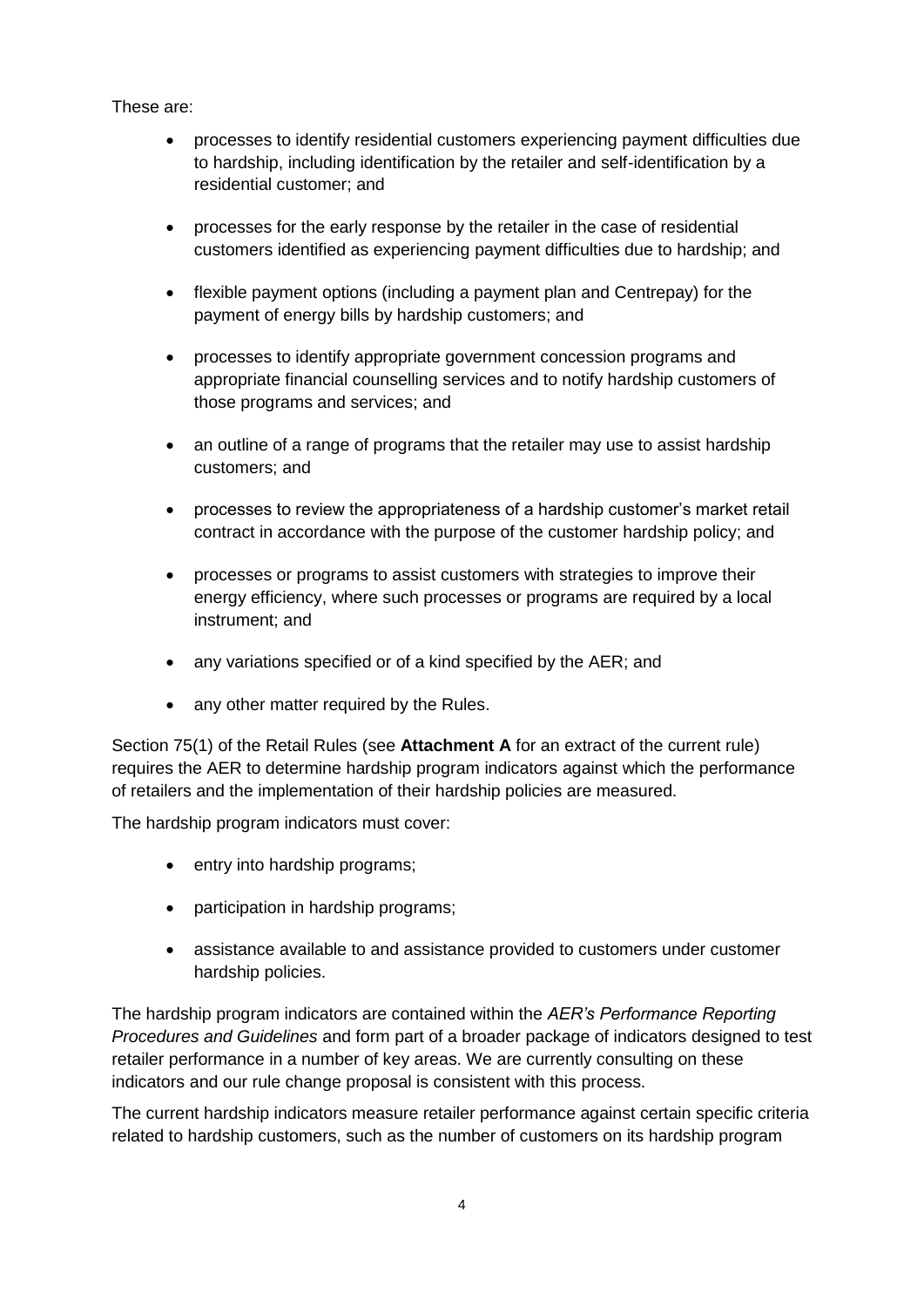and the average level of debt of these customers. The AER reports on the performance of retailers against the hardship indicators as part of retail market performance reports.

Under Section 45 of the Retail Law, the AER approves hardship policies if the minimum requirements are met and the overall purpose of Division 6 is achieved – to assist customers experiencing payment difficulties due to hardship and to assist those customers to better manage their energy bills on an ongoing basis.

The AER has previously issued guidance<sup>3</sup> to retailers on the information to include in their customer hardship policies, or to submit as supplementary information to the AER, when seeking approval of their customer hardship policy (or variation). This guidance is not enforceable and is for general guidance purposes only.

## <span id="page-6-0"></span>3. Statement of issues

## <span id="page-6-1"></span>**3.1 Nature and scope of issues**

Our rule change proposal aims to address the issues we have observed in the application of these existing hardship protections by retailers.

The outcomes of our recent compliance, enforcement and monitoring work in the area of hardship supports the need for additional guidance to industry via the development of a Hardship Guideline and is the basis for our rule change proposal. We have summarised the relevant performance data, the outcomes of the 2017 Hardship Review and the recent Origin Energy enforcement matter that have led us to form this view.

## *3.1.1 Performance reporting findings*

Our 2016-17 *Annual Report on Compliance & Performance of the Retail Energy Market* includes retailer reports of the:

- number of customers on each retailer's hardship program;
- payment methods used by these customers;
- average debt level of customers on hardship programs, and
- reasons for customers exiting hardship programs.

The latest report showed concerning trends including high-energy debt levels, a fall in the number of customers successfully exiting hardship programs and higher overall electricity disconnections.

#### *Increased debt levels*

-

The report revealed high levels of energy debt held by both hardship and non-hardship customers. In the relevant period, the average debt when customers started receiving hardship assistance increased in all jurisdictions (except Tasmania). In South Australia, the debt increased by \$326; by \$213 in New South Wales and \$47 in Queensland. In addition, three percent of non-hardship electricity customers were repaying an average debt of \$690.

<sup>3</sup> *Guidance on AER approval of customer hardship policies* can be accessed here: [https://www.aer.gov.au/system/files/Final%20Guidance%20on%20AER%20approval%20of%20customer%20hardship%20](https://www.aer.gov.au/system/files/Final%20Guidance%20on%20AER%20approval%20of%20customer%20hardship%20policies%20-%20May%202011.pdf) [policies%20-%20May%202011.pdf](https://www.aer.gov.au/system/files/Final%20Guidance%20on%20AER%20approval%20of%20customer%20hardship%20policies%20-%20May%202011.pdf)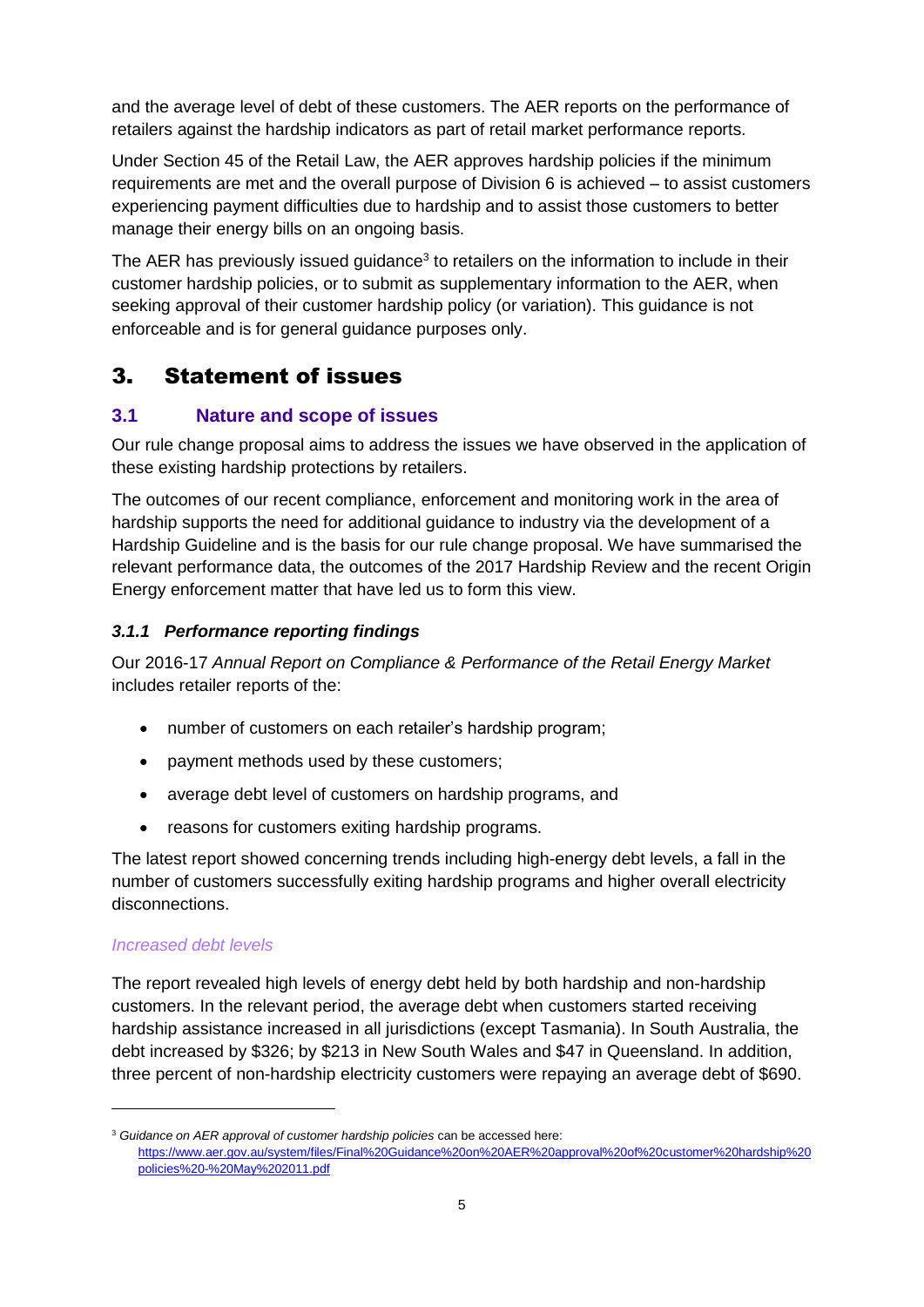Our performance data for the first quarter of the 2017-18 financial year<sup>4</sup> indicates that there is still high levels of energy debt for customers not receiving assistance via hardship programs. For example, in South Australia the average residential electricity bill debt is \$919.

#### *Low numbers of customers receiving hardship assistance*

Despite the high levels of energy debt across most jurisdictions, the proportion of customers on hardship programs remains low. Most jurisdictions reported less than one in 100 electricity customers receiving hardship assistance. Participation rates are largely unchanged from last year.

#### *Fewer customers successfully completing hardship programs*

The report showed fewer customers successfully completing, or exiting the hardship program with the retailers agreement, than in the previous year. For those customers on hardship programs:

- only 27 per cent of electricity customers exiting hardship programs did so successfully; and
- only 20 per cent of gas customers exiting hardship programs did so successfully.

Only around one in four customers who exited the retailer hardship program did so by repaying the debt owed in the time allocated, and many customers simply remained on the hardship program for an extended period.

In addition, the number of customers exiting a hardship program due to exclusion<sup>5</sup> significantly increased from the previous year, from 46 to 57 customers per 100 for both gas and electricity.

#### *Increased overall electricity disconnections*

-

The report showed an additional 1083 electricity customers were disconnected for nonpayment in the 2016-17 period compared to the previous financial year.

The total number of electricity disconnections across the eastern states (excluding Victoria) increased from 63,843 to 64,926 over the last reporting period. Queensland recorded the highest increase (up 16 per cent) of electricity users disconnected for non-payment<sup>6</sup>.

The proportion of disconnected electricity customers who had been on a payment plan in the previous 12 months also increased to 36 per cent of disconnections.

Data from the first quarter of the 2017-18 financial year showed a continuing trend with higher disconnection rates when compared with the same period last year.

 $4$  Data submitted under the AER's Retail market performance reporting guidelines (June 2012) for the period 1 July  $-30$ September 2017.

<sup>&</sup>lt;sup>5</sup> Retailers report to the AER the number of customers exiting their hardship programs for each of the following reasons: customer successfully completed the program or exited with the agreement of the retailer; customer transferred, switched or left the retailer and customer was excluded or removed from the program for failing to meet the requirements.

<sup>&</sup>lt;sup>6</sup> The AER recently conducted compliance audits of a select number of retailers to examine practices regarding disconnections. The audits have allowed us to identify any deficiencies in the systems and processes of retailers, and provide retailers with the opportunity to fix and improve the quality of their compliance system.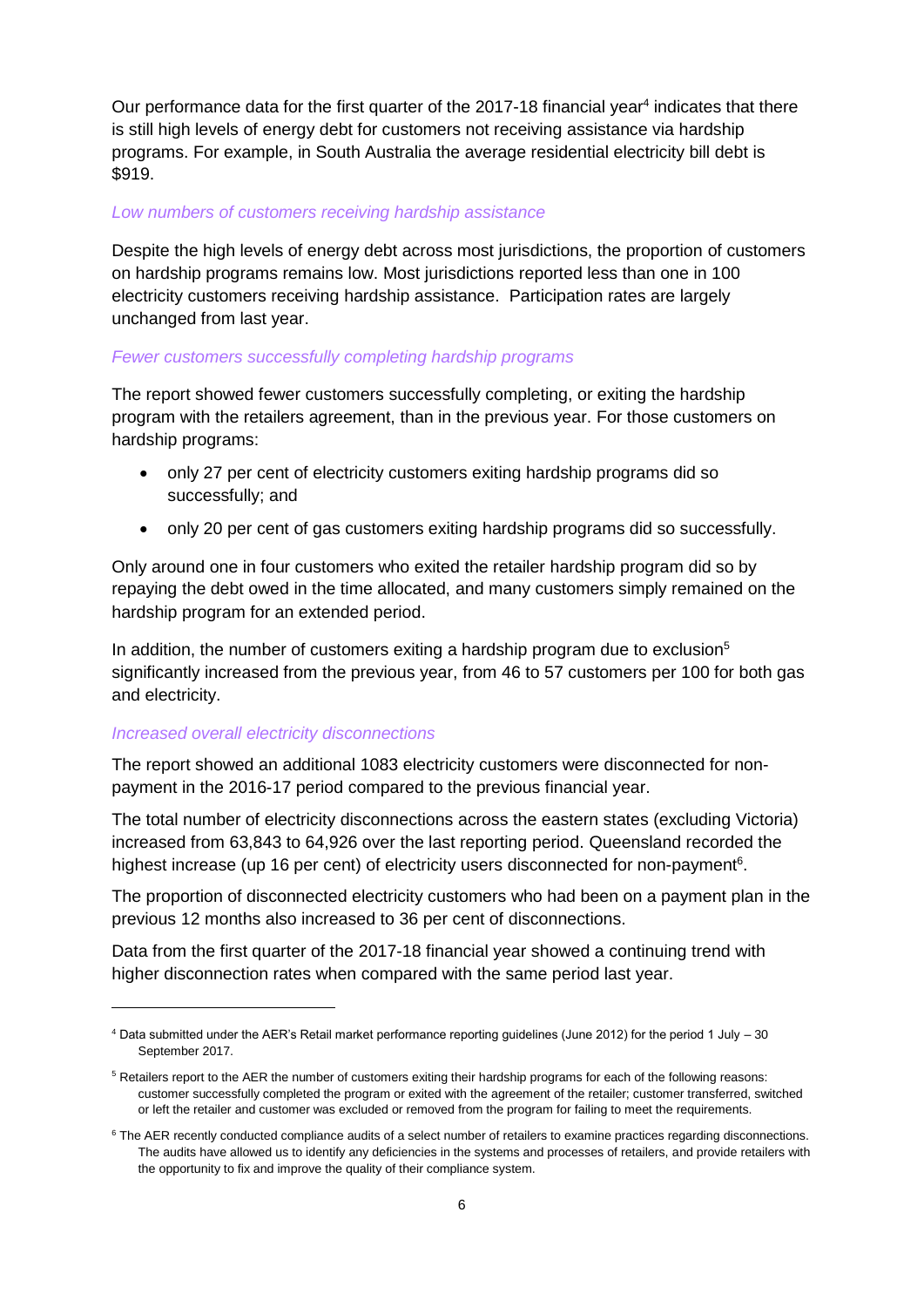#### *3.1.2 AER 2017 Hardship Review outcomes*

#### **Review approach**

Our 2017 Hardship Review assessed whether retailers were identifying, engaging with, and providing appropriate hardship assistance to their customers in line with the minimum requirements under the Retail Law. We sought information from retailers on the operation of their hardship policy and sought evidence regarding its implementation.

The information gathered from retailers allowed us to make both a qualitative and quantitative assessment of the effectiveness of a retailer's application of the minimum requirements, and whether the commitments made by a retailer in its policy reflected what was occurring in practice.

The review focused on retailers with 100 or more hardship customers. The first stage of the review assessed retailers hardship performance reporting data<sup>7</sup> submitted in Q3 2016-17<sup>8</sup> as well as reports from ombudsman schemes.

Nine retailers were selected and the following information sought:

- Practices and processes for pro-actively identifying customers for referral to the hardship program.
- Links between the billing/credit department and the hardship team.
- Any conditions for entry or re-entry to the hardship program (and what kind of conditions may apply).
- Training offered to staff in relation to the hardship program and engaging with customers experiencing financial difficulties.
- Initiatives (such as incentive payment schemes) offered to customers on the hardship program.
- Number of customers successfully participating in the hardship program.
- Number of customers not on the hardship program disconnected with debts over \$1000 in the last financial year.
- Number of customers not on the hardship program but with a debt over \$1000 for more than 12 months.

#### **Observations**

-

While we did not observe widespread non-compliance by retailers with the Retail Rules or Retail Law when conducting this review, most retailers had deficiencies in at least one aspect of their policy.

 $7$  For example, debt levels of non-hardship customers, average debt on entry to hardship programs, number of hardship program participants, and disconnections for non-payment.

<sup>8</sup> Data submitted under the AER's Retail market performance reporting guidelines (June 2012) for the period 1 January – 31 March 2017.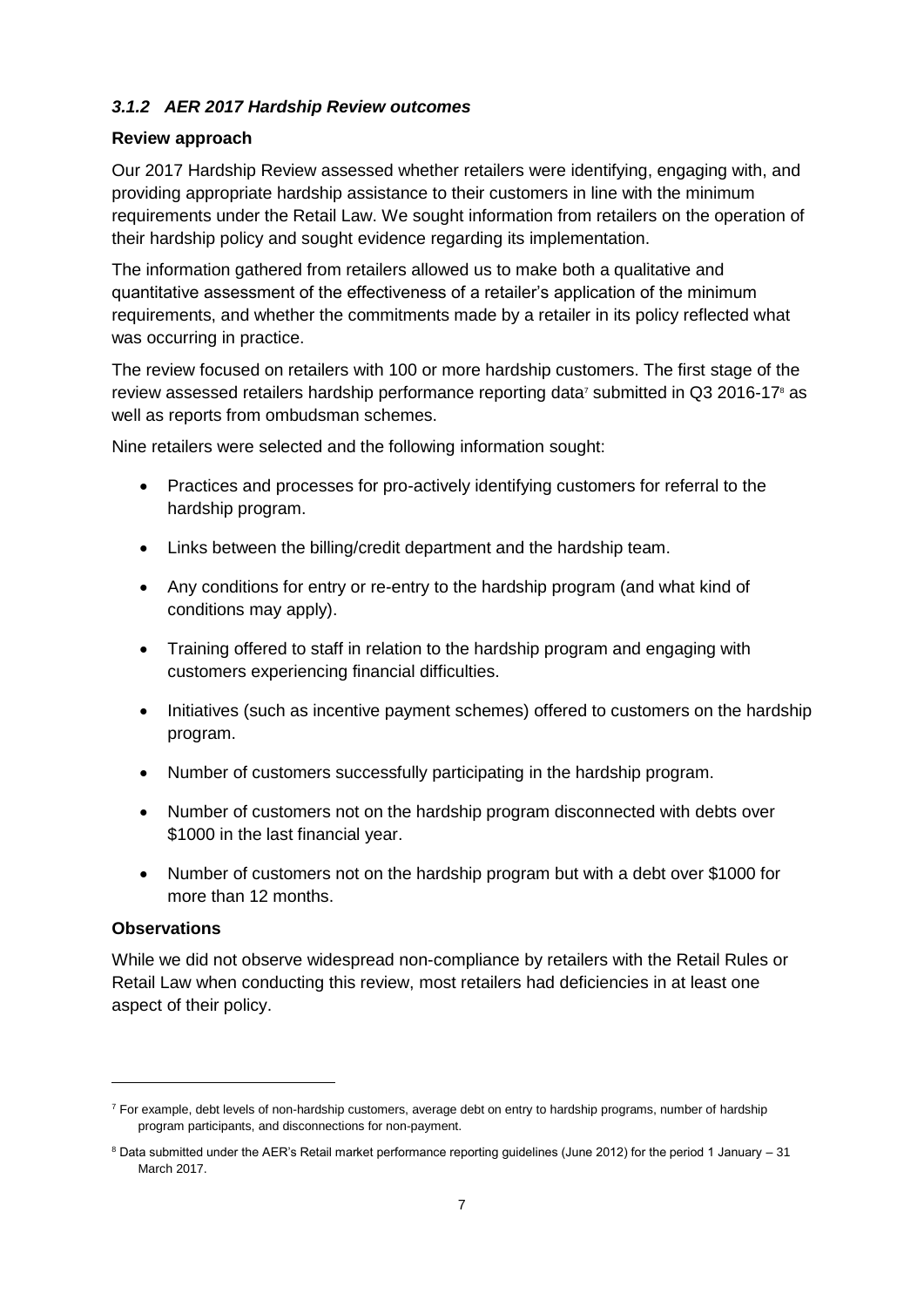The Hardship Review showed that some retailers were unable to report on the implementation of their policy, and were unable to provide basic information on the assistance they had provided to customers. This made it challenging to assess whether these retailers were maintaining and implementing their policies in accordance with the Retail Law<sup>9</sup>.

The key findings from the Hardship Review are summarised below:

#### *1. Early identification and access to hardship programs*

We observed that pro-active identification practices for customer referral to hardship programs are different for each retailer, as retailers use a number of pathways to facilitate this referral. As a result, there is no consistency as to how and when a customer may be identified as requiring hardship assistance.

Retailers reported high numbers of non-hardship customers disconnected with debts over \$1000, and high numbers of non-hardship customers with average debts over \$1000 for more than 12 months. This raises questions about the adequacy of retailers' processes for early identification of customers in financial difficulties.

In addition, some retailers are placing conditions on customers prior to re-entering a hardship program. This can involve requiring a certain number of instalments to be paid or an upfront payment from the customer before they can be accepted back into the hardship program.

Higher energy prices have seen more customers experiencing payment difficulties and we would expect to see a higher participation rate in retailer hardship programs. Participation remains low at one in a 100 customers - raising issues about the adequacy of a retailer's processes for early identification and assistance.

#### *2. Systems and processes of retailers*

Many retailers surveyed reported a high number of customers unsuccessfully participating in the hardship program (for example, missing payments on a payment plan) in comparison to those successfully participating.

For example, one retailer reported that out of the 3089 customers registered on its hardship program as of 30 June 2017, 1724 were successfully participating in the hardship program and 1365 (more than 40%) were defined as unsuccessfully participating.

This finding raised concerns regarding whether the types of payment plans offered are realistic and based on a customer's capacity to  $pay<sup>10</sup>$ . Consumer groups have consistently raised concerns that hardship customers are pressured into payment plans that are not affordable which leads them to fall behind in payments, and ultimately get excluded from hardship programs and be at risk of disconnection<sup>11</sup>. Our view is that payment plans that do not fully take into account a customer's circumstances lead to poor customer outcomes, and

-

<sup>9</sup> Section 43(2)(c) of the Retail Law.

 $10$  Rule 72(1)(a) of the Retail Rules require that a payment plan for a hardship customer must be established having regard to the customer's capacity to pay, any amounts owed by the customer, and the customer's expected energy consumption over the coming 12 months.

<sup>11</sup> *AER review of energy retailers' customer hardship policies and practices 2015,* page 23.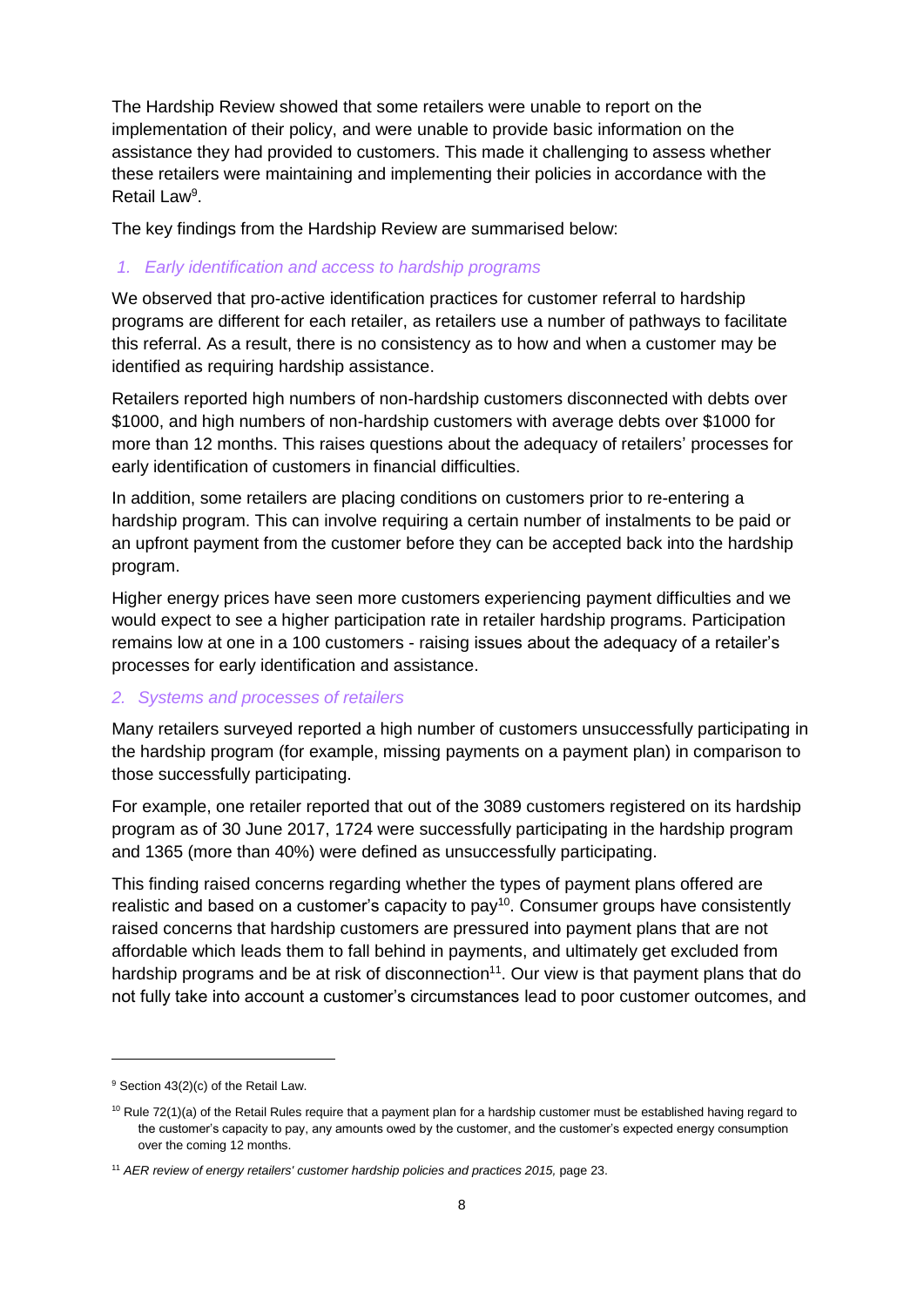could be contributing to the high number of customers unsuccessfully participating in hardship programs.

We are aware that the number of customers needing hardship assistance is increasing and this presents challenges for retailers. However, for many customers experiencing payment difficulties a realistic payment plan is the first step in maximising their capacity to pay their arrears and future consumption, and reducing the likelihood of escalating energy debt.

### *3. Evidence to support a hardship policy's implementation*

Many retailers were unable to provide basic information on how their hardship policy is applied in practice. For example, one retailer stated that it offers energy efficiency audits to its hardship customers but could not provide data as to how many customers were offered an audit in the 2016/17 financial year. It is challenging to assess the effectiveness of retailer hardship policies without evidence in support of their implementation.

In contrast, some retailers did provide evidence that their hardship policy was being implemented in practice. However, the practical application of the commitment was in our view insufficient in giving effect to the minimum requirement. For example, one retailer reported that it waived administrative charges for its hardship customers, but in the 2016/17, financial year only waived the charges of six customers.

## *3.1.3 Enforcement - Origin investigation*

Our enforcement and compliance work has shown the importance of specific commitments in hardship policies and that general policies offer customers a lower level of protection. In November 2017, we issued Origin with two infringement notices, one for allegedly failing to maintain and implement its hardship policy under section 43(2)(c) of the Retail Law (the other for an alleged wrongful disconnection). We alleged that Origin breached its hardship policy by failing to offer a customer hardship assistance in accordance with its policy which stated *'if we're on the phone with a customer who seems to be experiencing hardship, then we'll transfer them to the Power On team right away' 12 .*

The Origin matter illustrates the disconnect between the commitments made to customers in hardship policies, and what occurs in practice. Many of the currently approved policies contain these types of commitments and it is often difficult to assess whether these are being applied consistently. We are of the view that best practice in hardship requires specific and actionable commitments, which would facilitate greater oversight of these policies by all parties.

This matter also illustrates the importance of being able to link a retailer's conduct to specific action statements in its hardship policy. Origin's hardship policy did contain a specific commitment to customers experiencing payment difficulties; however, we have observed that other policies are more subjective and principles-based.

During our investigation of this matter, we found that if a policy contains general principles as opposed to clear commitments, it can be difficult to determine whether a retailer has in fact acted in accordance with its hardship policy.

 $\overline{a}$ 

<sup>&</sup>lt;sup>12</sup> Origin Hardship Policy – Power On Program (29 August 2014), page 3.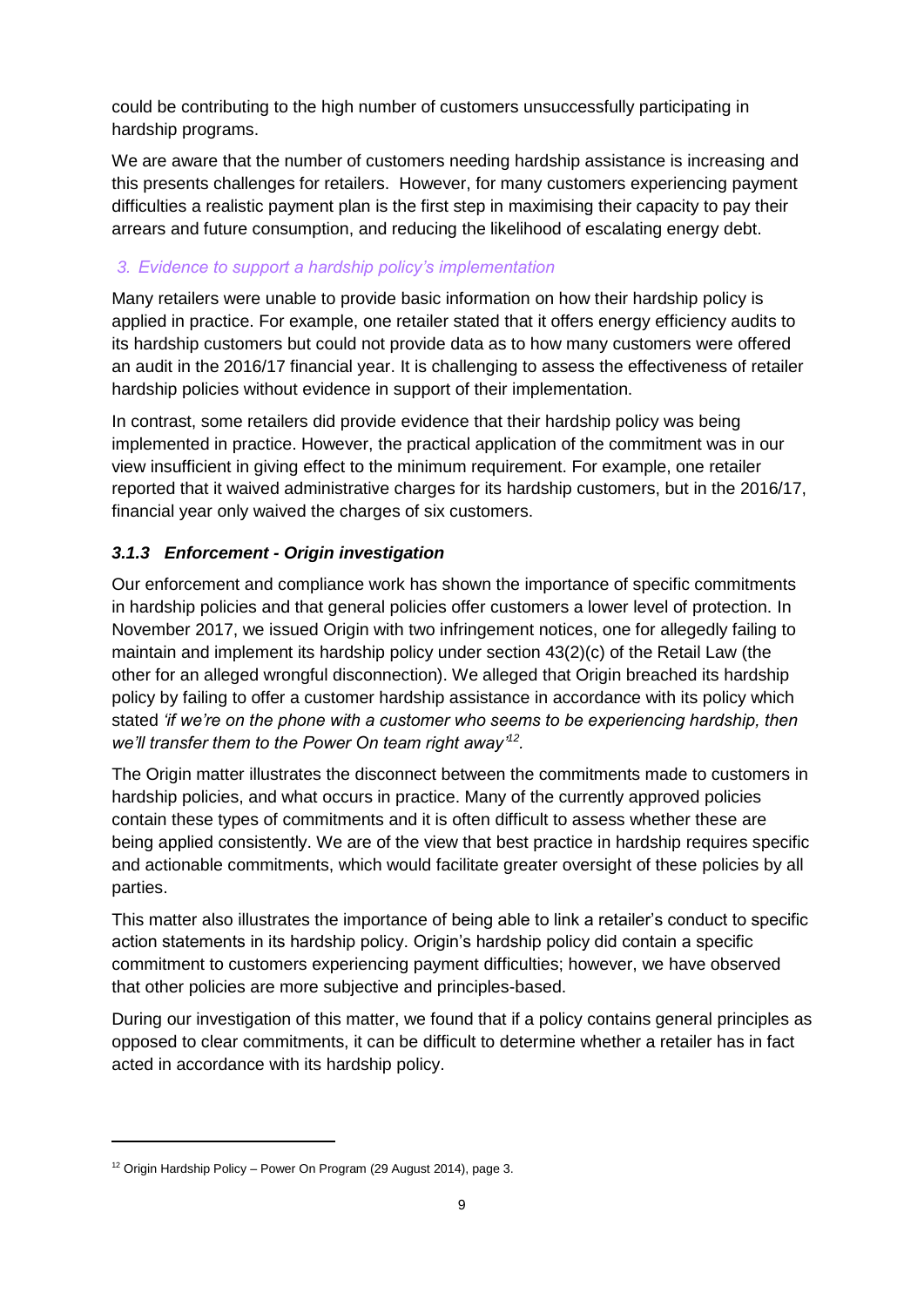In addition, the presence of subjective phrasing in a hardship policy (such as 'we believe') can lead to differing interpretations of a retailer's obligations and difficulties when enforcing potential breaches of the hardship provisions.

## <span id="page-11-0"></span>**3.2 Issues to be addressed by the rule change proposal**

Performance reporting data from 2016/17, outcomes from the Hardship Review and the Origin investigation illustrate the significant issues with the application of the hardship protections by retailers to customers experiencing payment difficulties. Whilst retailers commit to assisting customers in their hardship policies, it is evident that there are discrepancies between these commitments and what occurs in practice.

We consider that a contributing factor is the general and principle-based nature of most hardship policies. As discussed above, many hardship policies contain only vague commitments that do not align with the minimum requirements sufficiently, or oblige the retailer to act in a certain way. The generalised nature of most policies also makes it difficult for customers to understand what their rights and entitlements are under the Retail Law and may therefore offer little protection to customers experiencing payment difficulties.

Hardship policies in their current form can also result in ambiguity regarding how the minimum requirements are applied, and the level of assistance that should be provided to customers to satisfy these requirements. In practice, the retailer, the AER and the customer could each have a different interpretation and expectation of how a particular hardship policy should assist a customer in financial difficulty.

Our view is general hardship policies can result in a range of issues that can be addressed by providing binding guidance to industry, including:

- 1. Inconsistent application of the minimum requirements in a retailer's hardship policy.
- 2. Customers unclear about their rights and entitlements when experiencing payment difficulties.
- 3. Difficulties in assessing a retailer's compliance with the hardship obligations.

Each of these issues is explained in more detail below:

1. Application of a retailer's hardship policy at a customer level

As our Hardship Review illustrated, there can be a significant gap between retailer hardship processes and practices and the quality of the application of a policy at a customer level. We observed that customers experiencing payment difficulties are not receiving a consistent level of assistance, and the implementation of their rights and entitlements under the Retail Law can differ depending on their retailer.

By way of example, the Hardship Review showed that customers currently experiencing, or at risk of experiencing, payment difficulties may not be pro-actively identified as requiring hardship assistance by their retailers. We observed that some retailers use sophisticated processes such as predictive modelling to identify customers likely to experience payment difficulties, whilst others rely on customers missing a set number of scheduled bill payments before referring them to the hardship program. Early identification of customers maximises opportunities for effective intervention to help customers overcome and manage their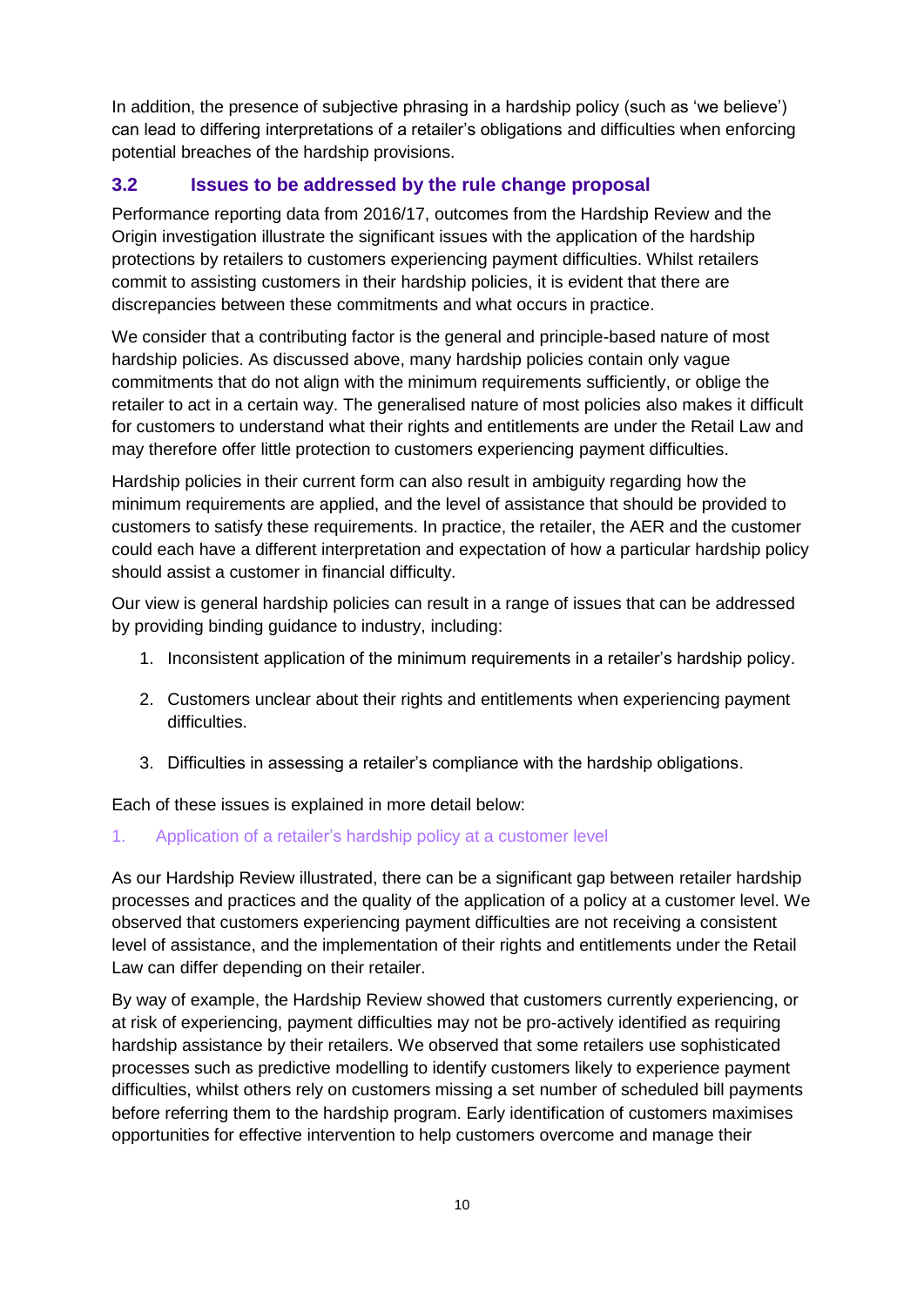financial difficulties – however, there is no uniformity across industry as to when this intervention occurs.

Whilst we are aware that retailers have systems and processes to support the implementation of their policies, it is evident that the general quality of the policies does not commit the retailer to act in a certain way. As such, there is uncertainty as to how a policy should operate and what a retailer's obligations are when engaging with customers.

The statement in Origin's hardship policy (discussed above) '*if we're on the phone with a customer who seems to be experiencing hardship, then we'll transfer them to the Power On team right away*' provides a good example of a specific commitment made to hardship customers that requires the retailer to act or respond in a certain way. The basis for our rule change proposal is to provide further guidance in the form of a Hardship Guideline including standard statements to address the issues around clarity and consistency of retailer application of the minimum requirements.

### 2. Customers are unclear about their rights and entitlements when experiencing payment **difficulties**

Hardship policies are consumer-facing documents and should clearly explain to customers how they can access a retailer's hardship program and the services and assistance the customer will be offered.

We consider the general nature of most hardship policies means that they may not provide customers with sufficient clarity around their rights and entitlements under the Retail Law and Retail Rules. Our review of retailer hardship policies has shown that many policies do not contain specific statements as to how a retailer will act or respond, or what assistance a customer is entitled to by law (as opposed to what initiatives happen to be offered by that retailer).

As discussed above, hardship policies are often worded subjectively and this may contribute to a customer being uncertain as to the level of assistance they will receive. Subjective wording may also result in a customer's protections under the Retail Law being minimised. For example, depending on the wording of a policy a customer may only be offered assistance from a retailer if the call centre agent 'believes' or 'thinks' that the customer is experiencing difficulties paying their bills due to hardship. Therefore, hardship policies with subjective wording may not assist a vulnerable customer having difficulty paying their bills if the agent they speak to does not believe that they might be suitable for the hardship program.

#### 3. Difficulties in assessing a retailer's compliance with the hardship obligations

The general nature of hardship policies makes it difficult for the AER to assess and determine if one or all of the minimum requirements are being applied. It can be challenging to link a retailer's conduct to a specific failing of their policy.

Our review of retailer hardship policies has shown that many contain a principles-based approach to assisting customers in hardship, instead of action-based commitments. We consider this can lead to uncertainty as to what assistance a customer is entitled to, and the retailer's obligations in this area.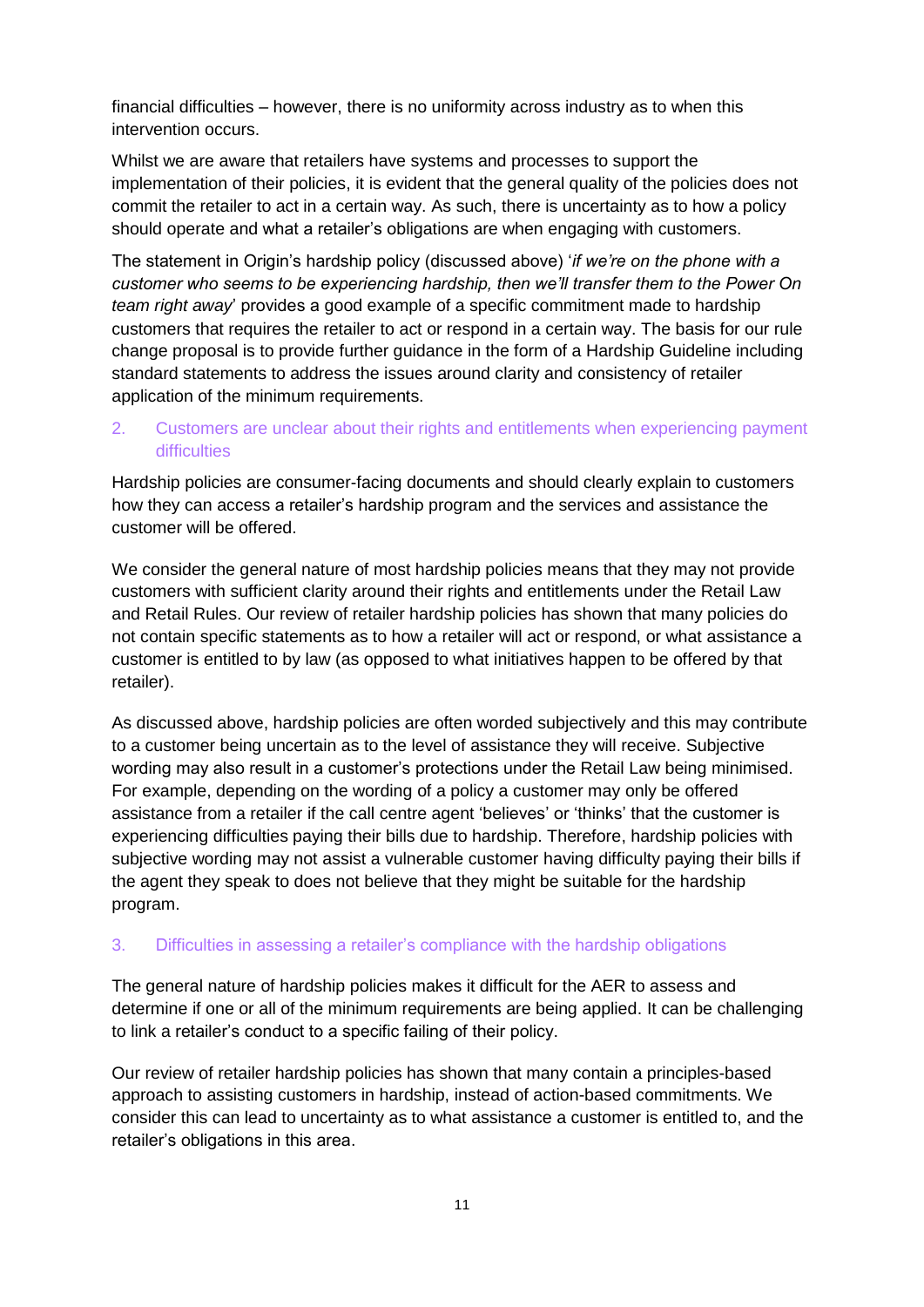Additionally, during the Hardship Review some retailers were unable to provide evidence of how they had applied the minimum requirements, and the specifics of the assistance provided to customers in its hardship program. This lack of oversight can present challenges when assessing the effectiveness of a retailer's measures in assisting customers to reduce their overall consumption and energy costs.

# <span id="page-13-0"></span>4. How the proposed rule would address the issues

Our proposed changes aim to resolve issues identified with the application of the current requirements for hardship policies under the Retail Law. These are summarised in Table 1 and in more detail in the Statement of Issues section. We consider the generalised nature of current policies and lack of specific commitments has led to inconsistent application of the minimum requirements under the Retail Law. We are concerned that customers experiencing payment difficulties are not getting the full protections of the Retail Law in cases where policies are worded subjectively and where retailers do not have clear obligations to act or respond in a certain way.

## <span id="page-13-1"></span>**4.1 Proposed rule**

Our proposed rule change would amend Rule 75 of the Retail Rules to create a Hardship Guideline. The Guideline would include hardship indictors that cover customer entry, participation and the assistance provided under hardship programs.

As the basis for our proposal is to provide further guidance, the proposed rule also provides for the inclusion of information on:

- processes, timeframes, time limits and requirements for approval or variation of customer hardship policies
- processes for the variation of existing customer hardship policies
- the possible development of standard statements for the purpose of giving guidance to consumers on their rights and obligations under the Retail Law or the Retail Rules
- any further guidance on, or examples of, statements that the AER considers meet the minimum requirements in section 44 of the Retail Law.

Our proposed rule change broadens current provisions in Rule 75 to create a single Hardship Guideline that would be binding on industry. We would anticipate public consultation on the Hardship Guideline in accordance with the retail consultation procedure<sup>13</sup>. Submissions from stakeholders and consumer research (to be commissioned) will inform what is included in the final Hardship Guideline.

The proposed rule is at **Attachment B**.

 $\overline{a}$ 

<sup>&</sup>lt;sup>13</sup> Rule 173 of the National Energy Retail Rules.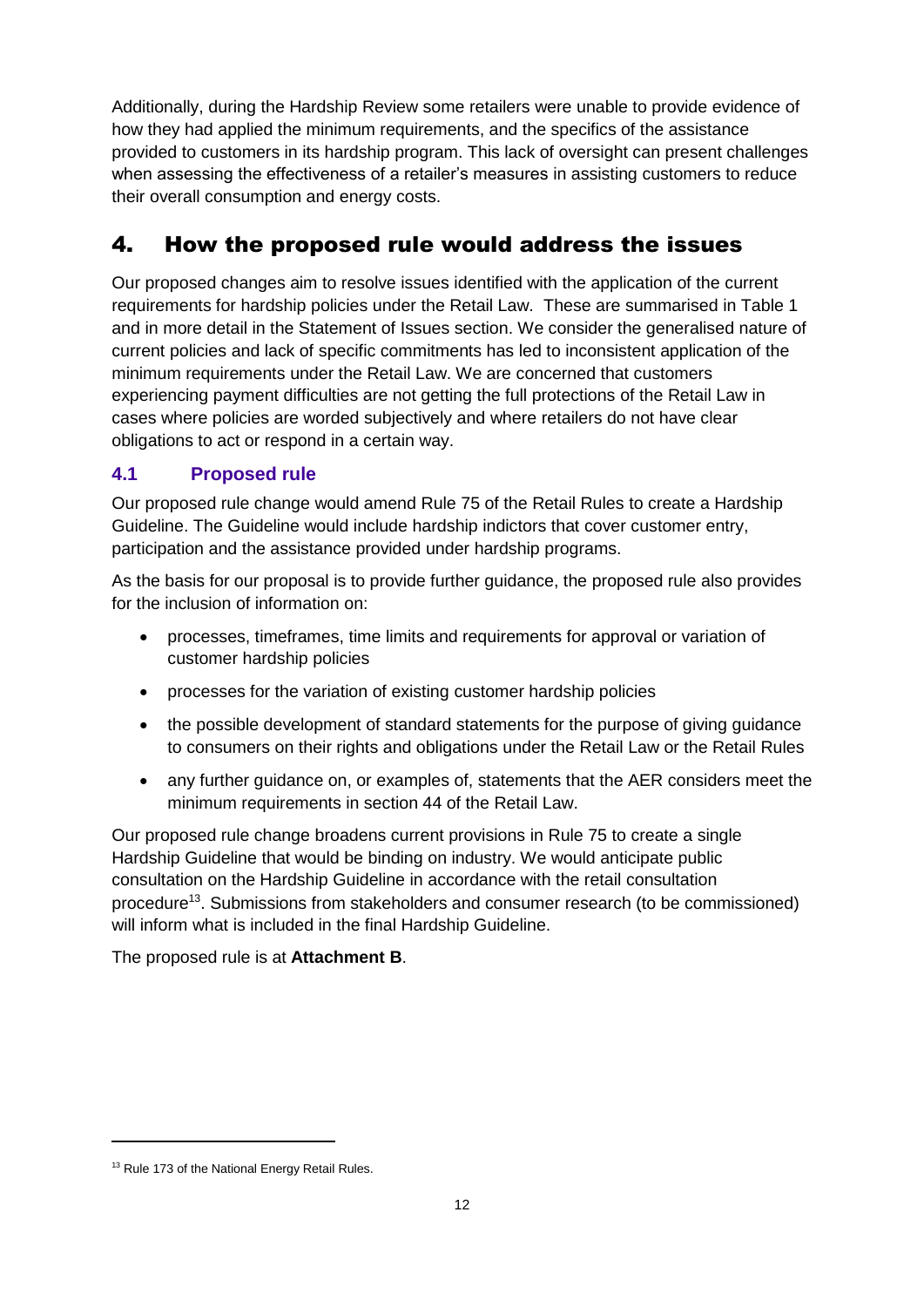## <span id="page-14-0"></span>**4.2 How the proposed rule will address the issues identified**

|                | <b>Issues</b>                                                                                                                                                                                        | <b>Customer detriment</b>                                                                                                                                                                  | <b>Benefit</b>                                                                                                                                                                                                                                                                                                                                                                                                                                                                                                                                                     |
|----------------|------------------------------------------------------------------------------------------------------------------------------------------------------------------------------------------------------|--------------------------------------------------------------------------------------------------------------------------------------------------------------------------------------------|--------------------------------------------------------------------------------------------------------------------------------------------------------------------------------------------------------------------------------------------------------------------------------------------------------------------------------------------------------------------------------------------------------------------------------------------------------------------------------------------------------------------------------------------------------------------|
| 1              | Application of a<br>Customers do not receive<br>retailer's<br>assistance with managing<br>hardship policy<br>their energy service,<br>exacerbating financial<br>at a customer<br>hardship.<br>level. | A Hardship Guideline would create a<br>single reference point for customer<br>hardship obligations.                                                                                        |                                                                                                                                                                                                                                                                                                                                                                                                                                                                                                                                                                    |
|                |                                                                                                                                                                                                      |                                                                                                                                                                                            | Standard statements would improve<br>the overall quality of hardship policies:<br>promote greater consistency in the<br>provision of hardship assistance to<br>individual customers.                                                                                                                                                                                                                                                                                                                                                                               |
|                |                                                                                                                                                                                                      |                                                                                                                                                                                            | A Hardship Guideline would improve<br>our ability to monitor and enforce the<br>hardship obligations under the Retail<br>Law and Rules.                                                                                                                                                                                                                                                                                                                                                                                                                            |
| $\overline{2}$ | <b>Customers</b><br>unclear about<br>rights and<br>entitlements                                                                                                                                      | Customers may not request<br>assistance, or delay asking<br>for assistance, as policies<br>are general and do not give<br>a clear description of a<br>customer's rights under a<br>policy. | A Hardship Guideline would contain<br>consumer guidance including the<br>development of standard statements to<br>help customers more easily<br>understand their entitlements under a<br>retailer's hardship policy.                                                                                                                                                                                                                                                                                                                                               |
| 3              | Difficulties in<br>assessing<br>whether a<br>retailer is<br>meeting the<br>hardship<br>obligations<br>under the Retail<br>Law                                                                        | Overall quality of hardship<br>polices varies from retailer<br>to retailer. Potential for poor<br>customer outcomes.                                                                       | A Hardship Guideline would create a<br>single reference point for customer<br>hardship obligations. This would allow<br>the requirement under the Retail Law<br>to be set out in a single document<br>providing greater clarity to industry<br>about how to translate these<br>requirements into practice.<br>A Hardship Guideline with standard<br>statements that reflected the minimum<br>requirements would improve the<br>overall quality of hardship policies and<br>promote greater consistency in the<br>provision of hardship assistance to<br>customers. |
|                |                                                                                                                                                                                                      |                                                                                                                                                                                            | A Hardship Guideline would improve<br>our ability to monitor and enforce the<br>hardship obligations under the Retail<br>Law and Retail Rules.                                                                                                                                                                                                                                                                                                                                                                                                                     |

## **Table 1: Summary of issues and benefits of the proposed changes**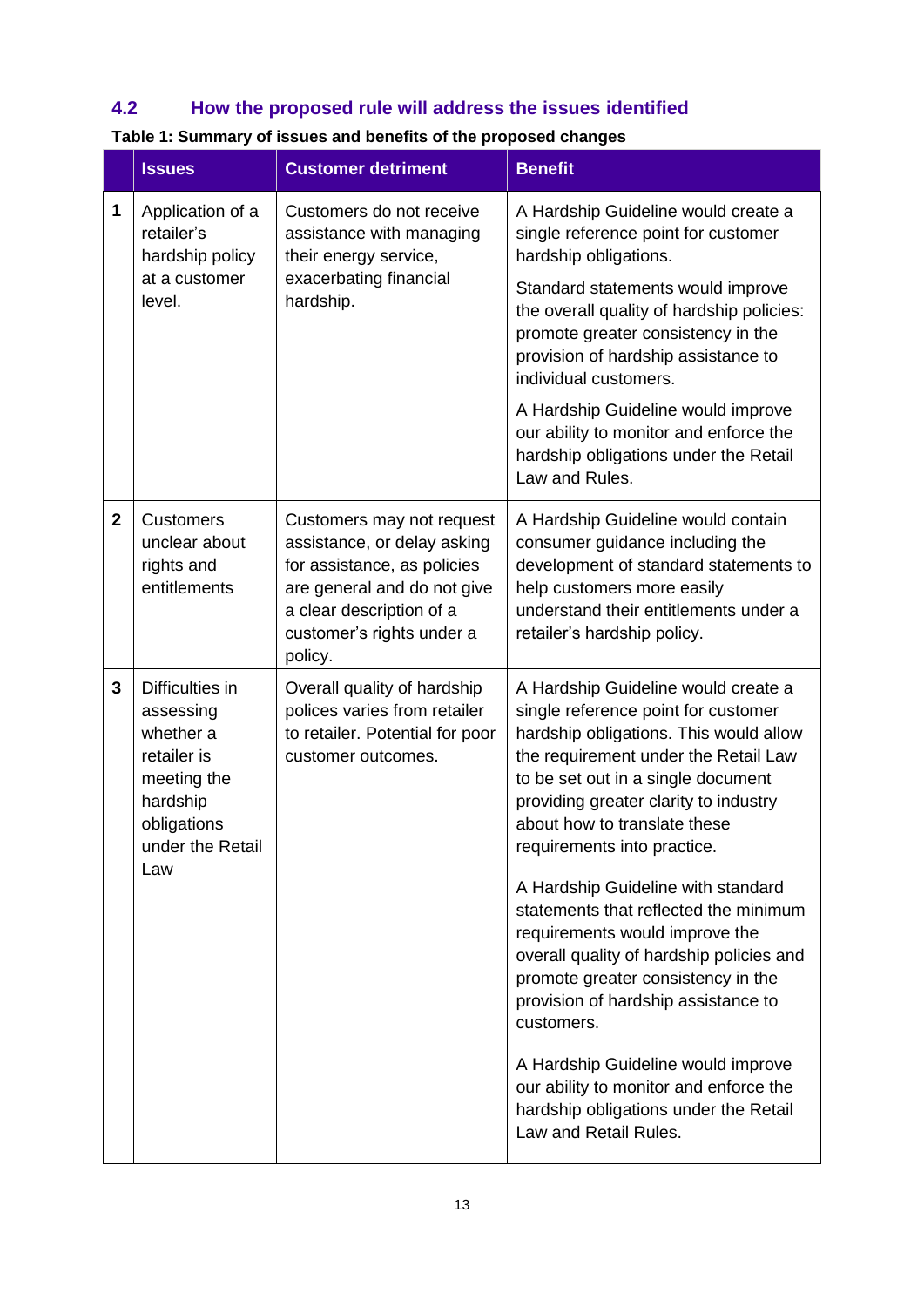#### *4.2.1 Creation of an enforceable guideline*

Issue 1 – Application of a retailer's hardship policy at a customer level.

Issue 3 – Difficulties in assessing whether a retailer is meeting the hardship obligations under the Retail Law.

The key benefit of the proposed Hardship Guideline is that it constitutes a single point of reference for industry on all the hardship obligations under the Retail Law and Rules. As part of the guideline development process, we would consult on its proposed content including processes for approval and variation of hardship policies and the development of standard statements.

We consider a binding guideline will help to achieve a consistent approach across retailers in relation to hardship policies, provide clarity on how the minimum requirements are to be applied and improve the overall quality of policies. Greater consistency across retailers will also assist our monitoring of compliance with these obligations.

### *4.2.2 Additional guidance to industry including development of standard statements*

- Issue 1 Application of a retailer's hardship policy at a customer level.
- Issue 2 Customers unclear about rights and entitlements

Issue 3 – Difficulties in assessing whether a retailer is meeting the hardship obligations under the Retail Law.

The proposed rule contemplates the development of additional guidance for customers, including standard statements. We will develop these statements in conjunction with industry and informed by consumer research. These statements would reflect the current minimum requirements as set out in Section 44 of the Retail Law and provide a clear and uniform set of commitments a customer is entitled to receive under a retailer's hardship policy. By way of example, the statements would set out a customer's entitlements under the Retail Law such as:

- requesting access to a retailer's hardship program if they are having difficulties, or anticipate difficulties paying their energy bill;
- under a retailer's hardship program they can expect to receive;
	- o flexible payment options
	- o advice on how to reduce energy usage
	- o advice on payment plans, concessions and payment options including Centrepay.

Retailers are able to determine how to implement these minimum requirements but the intention is that these statements would allow customers to work out what assistance a retailer will provide under its policy.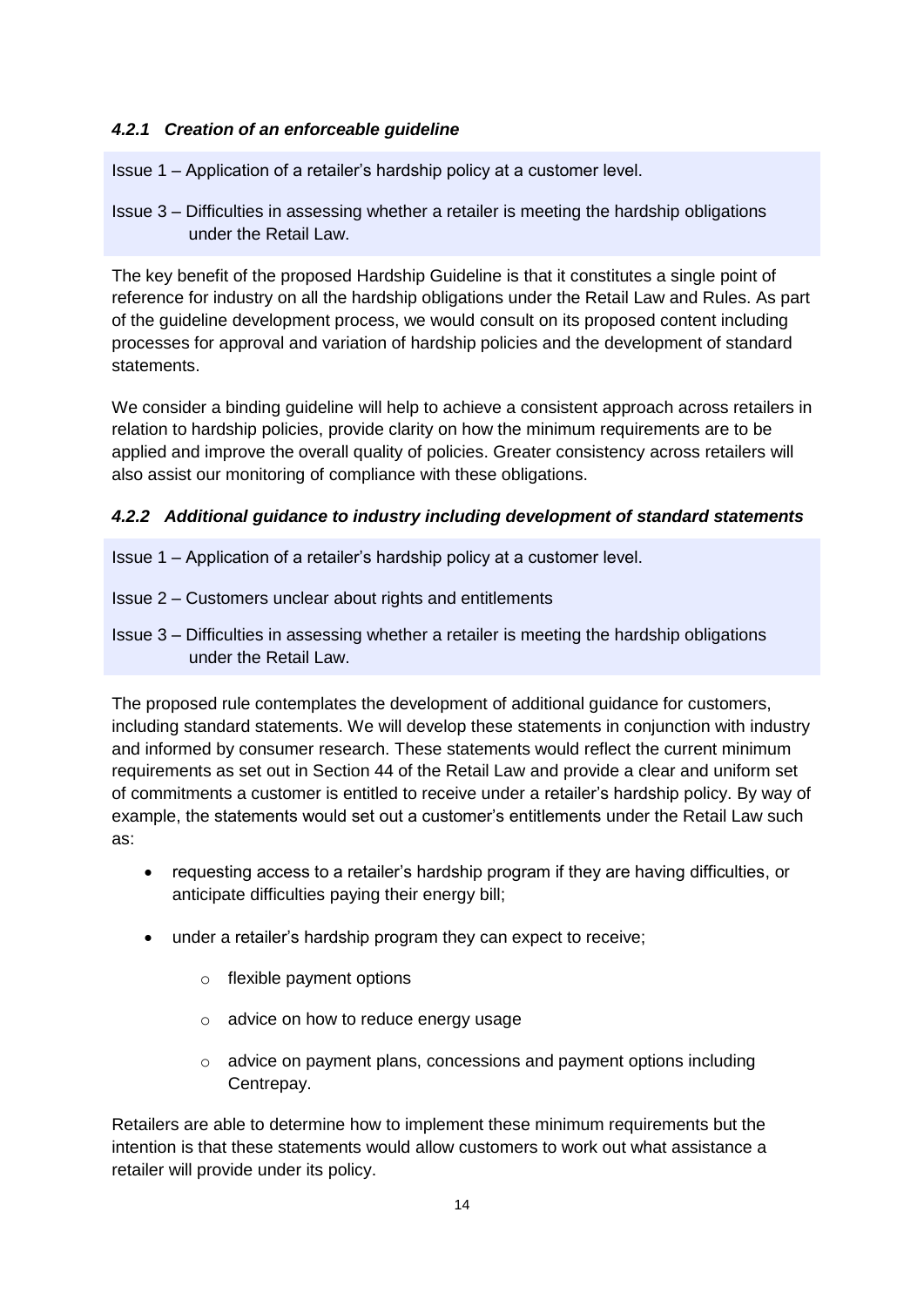Retailers will be able to set out how they will implement these standard statements, again providing greater clarity for customers around individual retailer policies. This should act as an incentive for retailers to commit resources to at least the minimum requirements. Standard statements would also improve our ability to monitor compliance with the hardship obligations under the Retail Law.

Due to the issues observed with implementation of hardship policies (discussed in Section 3) and the importance of these protections to energy customers, we propose that this rule is a civil penalty provision.

# <span id="page-16-0"></span>5. National Energy Retail Objective (NERO)

Section 236 of the Retail Law states that the AEMC may only make a rule if it is satisfied that the rule will or is likely to contribute to the achievement of the NERO. The NERO is set out in Section 13 of the Retail Law, which is to 'promote efficient investment in, and efficient operation and use of, energy services for the long term interests of consumers of energy with respect to price, quality, safety, reliability and security of the supply of energy'.

We consider that the rule change via the development of a Hardship Guideline will provide clarity to industry on how the requirements in the Retail Law are applied. This over time will improve the quality of hardship policies and the consistency in how these policies are applied. This in turn will ensure customers experiencing hardship receive the required assistance in a clear and consistent way maximising the opportunity for the customer to be able to pay the costs of their energy bill. The proposal will also give the AER greater visibility of the implementation of a retailer's hardship program.

The rule change proposal will contribute to the achievement of the NERO by providing businesses with clear guidelines for the development and implementation of their hardship policy. As such, we can more accurately direct our compliance work to those customers requiring hardship assistance, and to working with these customers to better support them while they are on the hardship program. Such an approach is in the long-term interests of consumers, especially the vulnerable.

# <span id="page-16-1"></span>6. Expected benefits and costs associated with the proposed rule

## <span id="page-16-2"></span>**6.1 Retailers**

The proposed rule change does not expand the current obligations but seeks to provide clarity via the Hardship Guideline on how these obligations are to apply in practice. This should generate efficiencies in how retailers manage their hardship policies and promote consistency in the quality and application of its customer hardship policy obligations.

By creating a single point of reference, that contains the relevant hardship obligations and required protections, retailers will gain a greater level of clarity in relation to their hardship responsibilities as required under the Retail Law. The Hardship Guideline would set out hardship approval processes, customer guidance in the form of standard statements, and monitoring and reporting obligations. We will consult with stakeholders on the form and content of the Hardship Guideline.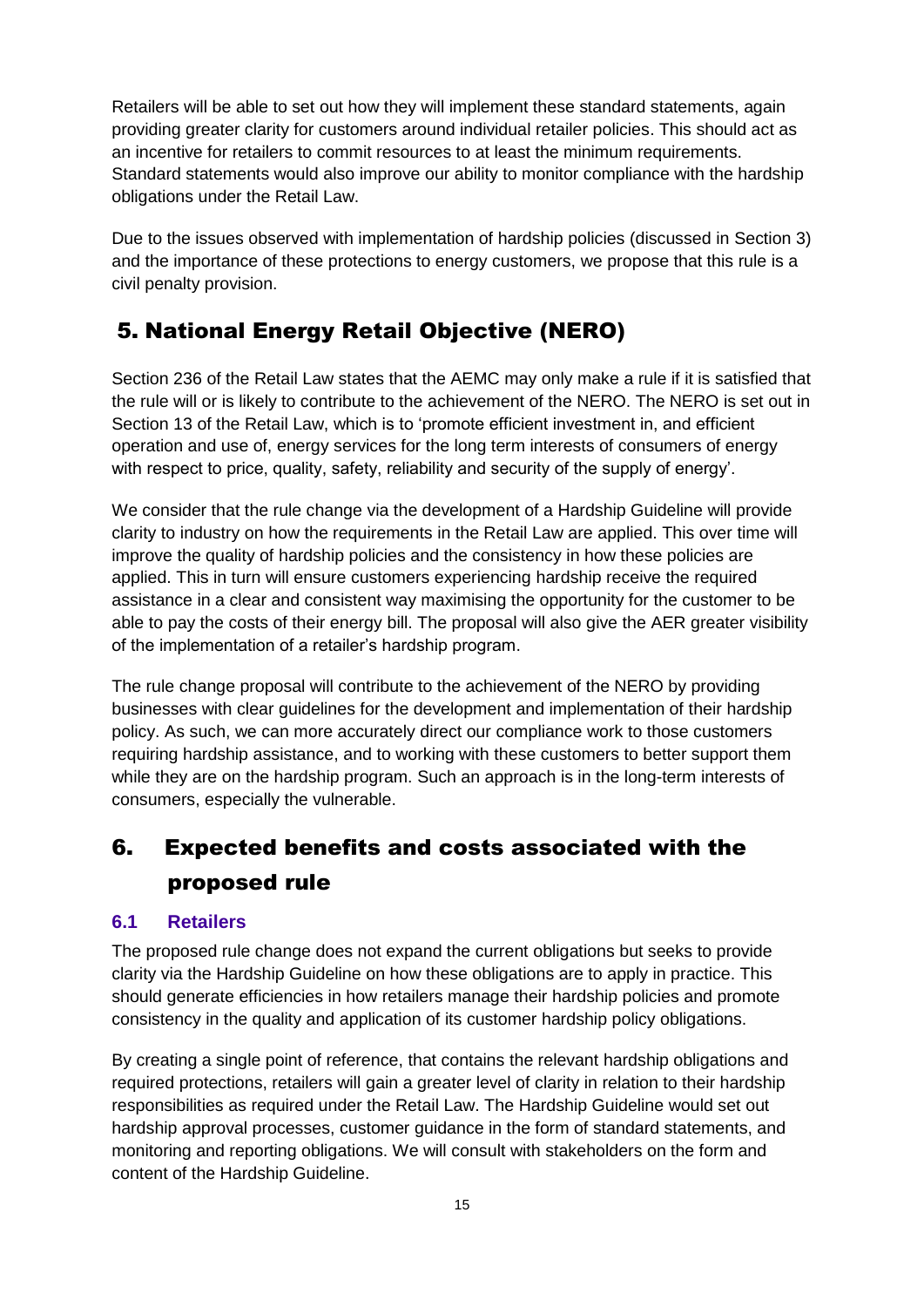The proposed development of standard statements will also result in retailers adopting a more consistent approach in their engagement with vulnerable customers. Benefits will be realised across industry, as hardship policies will include uniform, standard statements in retailer hardship policies. Accordingly, the AER (and customers') confidence in the quality and management of hardship policies will increase as the standard, consistency and operation of industry hardship policies improves.

Given the spectrum of hardship policies currently in place across businesses, we anticipate that initial implementation costs associated with the proposed rule will vary. However, we expect that businesses may incur costs relating to any necessary systems changes, staff training and associated changes involved in implementing policies, systems and procedures.

### <span id="page-17-0"></span>**6.2 Customers**

As energy costs continue to rise, the number of customers experiencing financial hardship has increased. The proposed rule change requiring the development of a Hardship Guideline will ensure customers receive the appropriate level of information, protection and assistance in accordance with the Retail Law.

The Hardship Review demonstrated that while the Retail Law sets out the minimum level of assistance a customer should receive from a retailer; this does not often clearly translate to the practical operation of that retailer's hardship policy. What can appear as comprehensive protections and assistance in writing may not appear in the practical operation of that policy within a retailer's business – resulting in poor outcomes for customers.

The rule change proposal – requiring the AER to make a Hardship Guideline – will strengthen the operation of the Retail Law by clarifying what customers can expect from a retailer's hardship policy. This will mean customers can easily determine what their rights are in respect of hardship, access those rights and make informed decisions in relation to their energy supply.

The rule change will also allow the AER to readily monitor, report on and enforce compliance with hardship policies. This will have a significant flow on effect where benefits to customers will include, among other things:

- improved access to hardship programs (including enhanced referral processes) and increased ability of customers to successfully participate in, and complete, hardship programs;
- better management of customer energy debt to lower incidences/risk of energy disconnection; and
- the provision of better-quality assistance to customers in order to reduce their overall energy consumption.

The proposed development of standard statements will also clearly set out customer rights in respect of hardship – allowing customers to easily understand their entitlements under a retailer's policy. The current absence of specific actions a retailer will take to assist hardship customers carries significant consumer detriment and a lack of awareness of their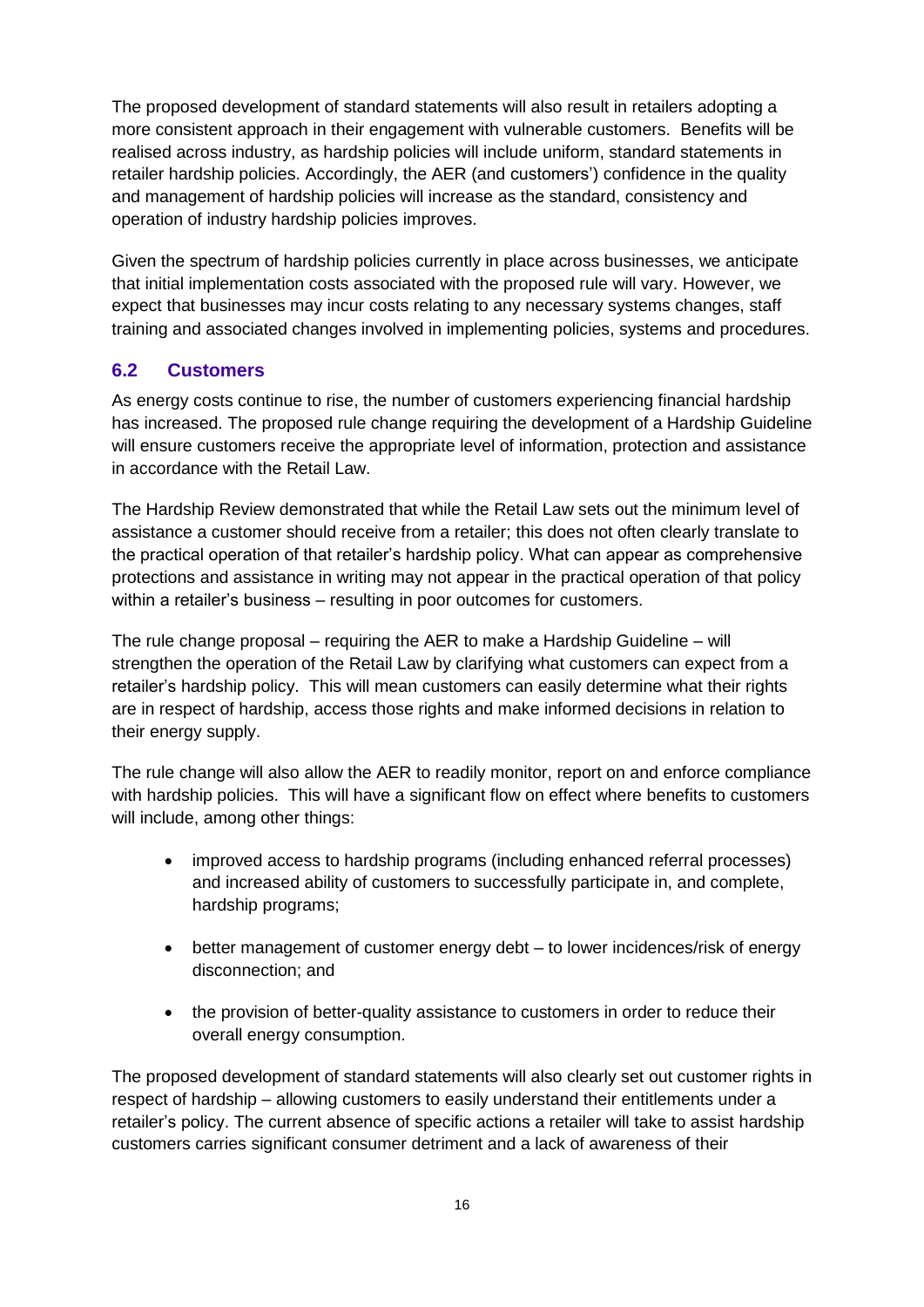entitlements to participate in a hardship program. This may discourage customers from requesting assistance from their retailer.

Together, these improvements will raise the overall level of support provided to vulnerable customers in the long term – as discussed in section 5, the rule change contribution to the **NERO** 

## <span id="page-18-0"></span>**6.3 Australian Energy Regulator**

Strengthening the obligations on retailers to implement and maintain its hardship policy will allow the AER to more effectively monitor retailer hardship policies. This will result in customers in financial difficulty receiving the assistance they need to meet their energy costs.

The proposed rule change is designed to resolve issues identified with the current rules, which relate primarily to difficulties in assessing whether retailers are applying the minimum requirements as set out in the Retail Law. Our Hardship Review demonstrated that whilst some policies met the minimum requirements on paper, many commitments made to hardship customers were not being realised in practice.

Establishing a Hardship Guideline as a single point of reference for all hardship obligations generates significant benefits for the AER. The proposed guideline would permit consultation on a range of additional requirements, including processes for approving and varying policies. Importantly, the creation of a single, enforceable guideline would improve our ability to monitor and enforce hardship obligations in accordance with the Retail Law and Retail Rules.

The proposed development of standard statements in retailer hardship policies will assist with our compliance and enforcement work. The absence of action statements indicating what a retailer will do to assist a customer in hardship can result in hardship policies being difficult to enforce. Work to date has shown the importance of hardship policies having specific commitments that reflect the minimum requirements. Many current hardship policies contain general statements or are principles-based – making enforcement of Section 43 of the Retail Rules problematic. Where enforcement action is difficult to instigate, there is less incentive for industry to treat compliance with hardship obligations as a high priority.

The proposed rule change will allow for greater visibility of retailer hardship policies, permit an increased deterrence of breaches and allow the AER to take appropriate action when necessary.

More broadly, the benefits of the proposed rule change will complement other compliance work the AER is undertaking in relation to hardship. Specific work underway includes:

- engaging with retailers to remediate current deficiencies in hardship policies, with a view to requiring those retailers to vary their policies in accordance with AER direction; and,
- requiring some retailers to undertake an audit around compliance with hardship provisions of the Retail Rules and Retail Law.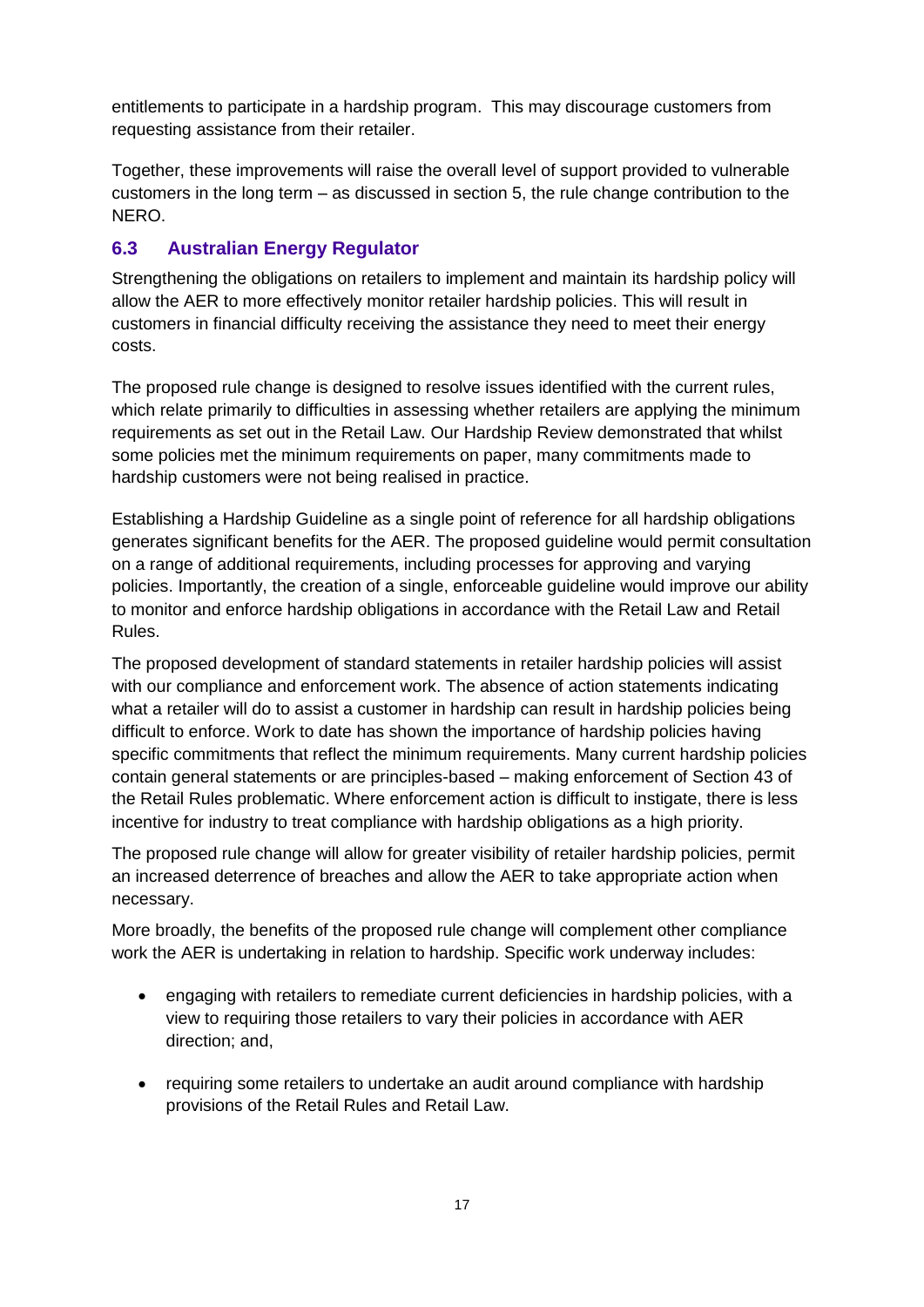We propose undertaking a research project to examine gaps in retailer hardship policies, and suitable standard statements to be included in hardship policies and revised hardship indicators.

# <span id="page-19-0"></span>7. Implementation

In developing a Hardship Guideline, we will work with stakeholders on its scope and content in accordance with the retail consultation procedure. Timing of this consultation will be determined by the date of release of the new rule.

# <span id="page-19-1"></span>8. Scope

Our proposed changes are limited to Part 3 of the Retail Rules to improve the development and implementation of hardship policies for the benefit of vulnerable customers.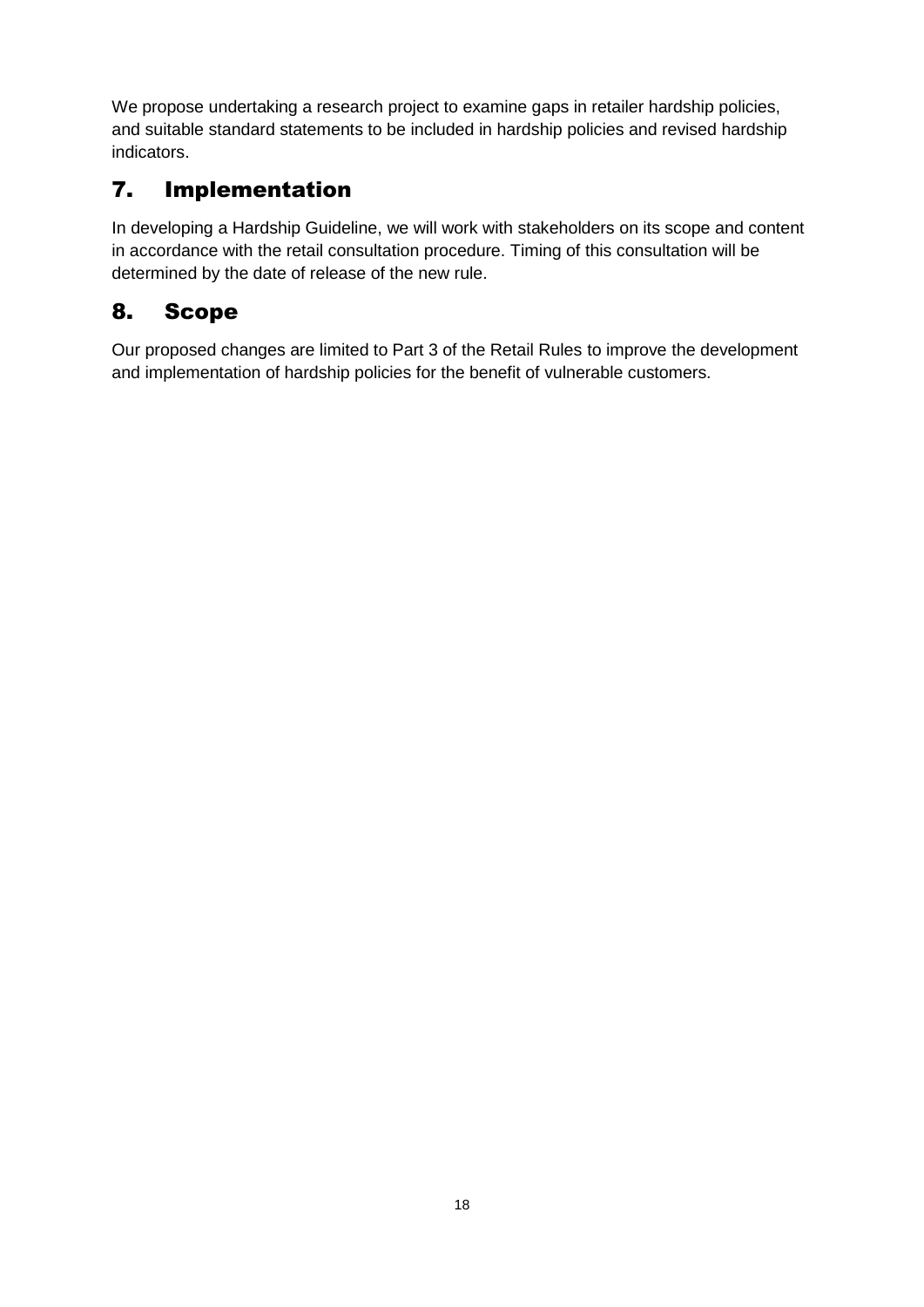## <span id="page-20-0"></span>**Attachment A – Current rule**

#### **75 Hardship program indicators**

- (1) The AER must, in accordance with the retail consultation procedure, determine hardship program indicators.
- (2) The hardship program indicators must cover the following:
	- (a) Entry into hardship programs;
	- (b) Participation in hardship programs;
	- (c) Assistance available to and assistance provided to customers under customer hardship policies.
- (3) The AER may from time to time amend the hardship program indicators in accordance with the retail consultation procedure.
- (4) In this rule:

**Hardship program** means a program outlined in a customer hardship policy (as referred to in section 44(e) of *the Law*).